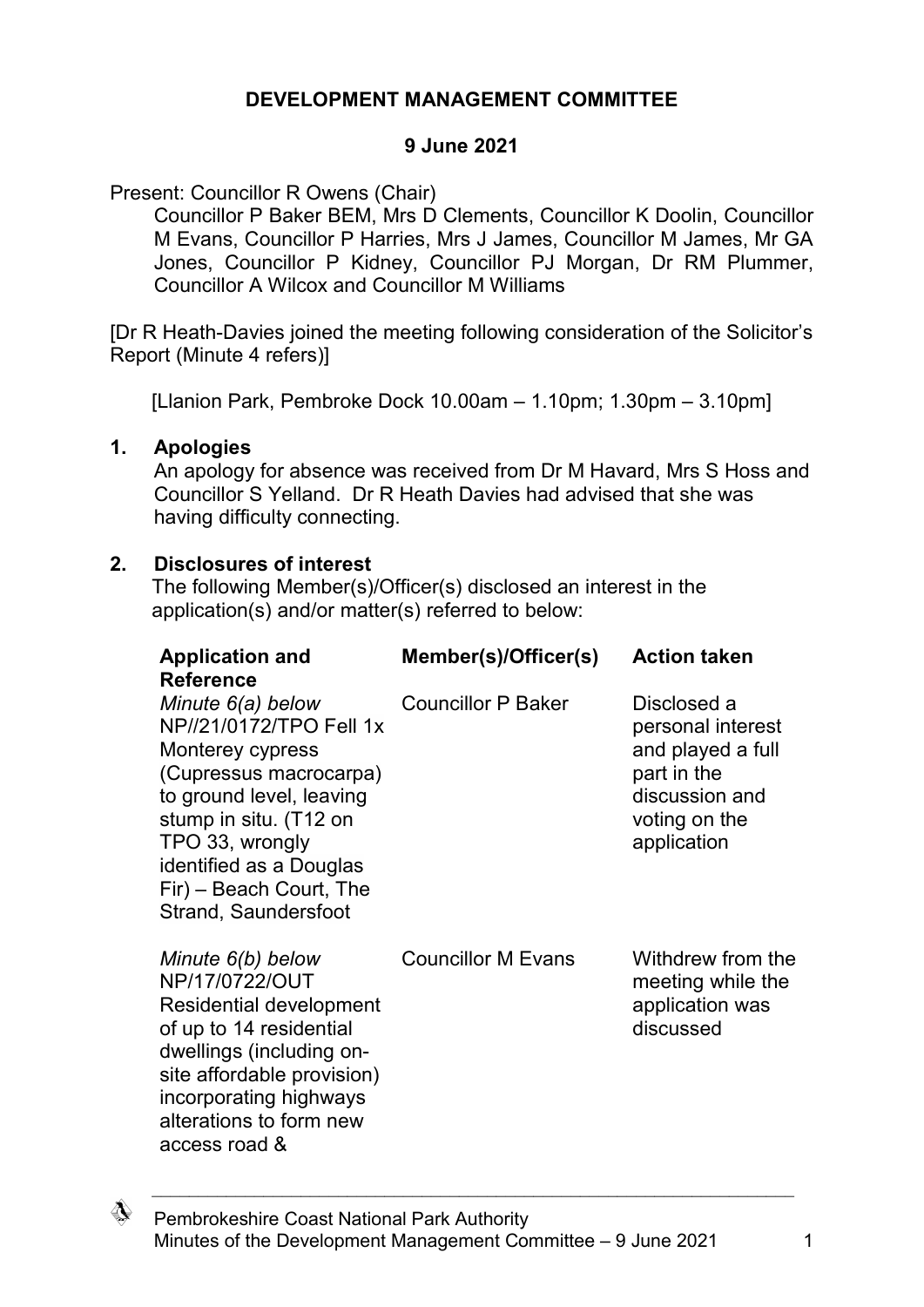associated development infrastructure - Land west of Narberth Road, Tenby

### **3. Minutes**

The minutes of the meeting held on the 21 April 2021 and 10 May 2021 were presented for confirmation and authentication.

It was **RESOLVED** that the minutes of the meeting held on the 21 April 2021 and 10 May 2021 be confirmed and authenticated.

## **NOTED.**

### **4. Right to speak at Committee**

The Chairman informed Members that due notification (prior to the stipulated deadline) had been received from interested parties who wished to exercise their right to speak at the meeting that day. In accordance with the decision of the National Park Authority of 7<sup>th</sup> December 2011, speakers would have 5 minutes to speak *(the interested parties are listed below against their respective application(s), and in the order in which they addressed the Committee)*:

| <b>Reference</b><br>number                | <b>Proposal</b>                                                                                                                                                                                                                       | <b>Speaker</b>                                                                                                                                                                                                                                                                                                                           |
|-------------------------------------------|---------------------------------------------------------------------------------------------------------------------------------------------------------------------------------------------------------------------------------------|------------------------------------------------------------------------------------------------------------------------------------------------------------------------------------------------------------------------------------------------------------------------------------------------------------------------------------------|
| NP/21/0172/TPO<br>Minute 6(a)<br>refers   | Fell 1x Monterey cypress<br>(Cupressus macrocarpa)<br>to ground level, leaving<br>stump in situ. (T12 on TPO<br>33, wrongly identified as a<br>Douglas Fir) - Beach<br>Court, The Strand,<br>Saundersfoot,<br>Pembrokeshire, SA69 9EU | <b>Adrian Dowling</b><br>(Arboriculturist) -<br>Objector<br>Duncan Hilling<br>(Saundersfoot in<br>Bloom) - Objector<br><b>Rowland Williams</b><br>(Friends of<br>Saundersfoot) -<br>Objector<br>Martyn Williams -<br>Saundersfoot<br><b>Community Council</b><br>Nicola Mallen<br>(Save Saundersfoot<br>Lonely Tree Group)<br>- Objector |
| NP/19/0328/S73<br>Minute $6(c)$<br>refers | Variation of condition no.2<br>of NP/14/0014 -<br><b>Residential Development</b>                                                                                                                                                      | Jenny Vince –<br>Lamphey<br><b>Community Council</b>                                                                                                                                                                                                                                                                                     |

♢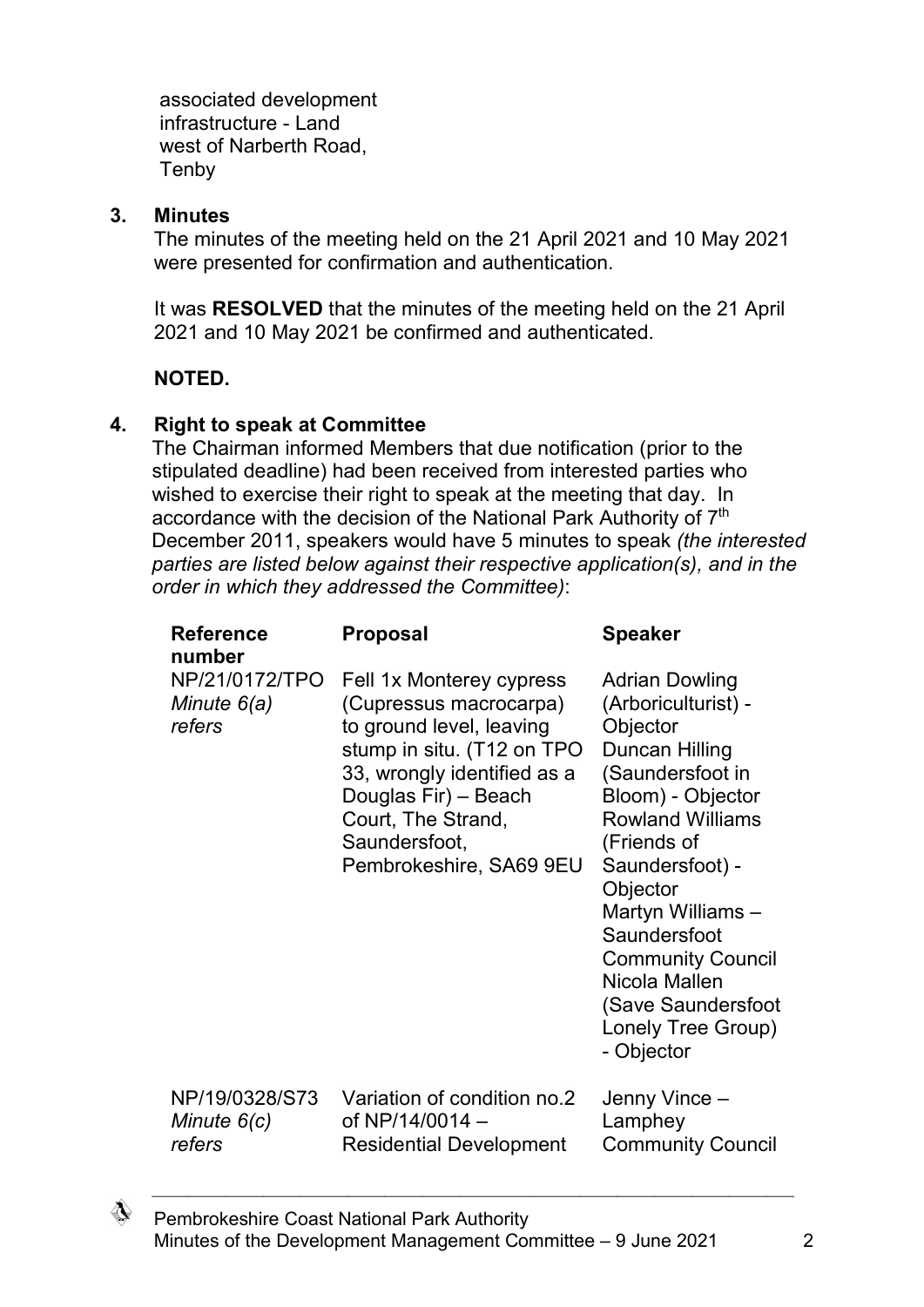|                                                                | Plot adjoining D, Plots<br>adjoining Devon Court, 5,<br>Freshwater East,<br>Pembroke,<br>Pembrokeshire.                                                                                                                                                                                                  | Cllr Tessa Hodgson<br>- Local Councillor<br>Rebecca Morris-<br>FEDRHA - objector<br>Victoria Tomlinson<br>- Objector<br>Steve Hole - Agent |
|----------------------------------------------------------------|----------------------------------------------------------------------------------------------------------------------------------------------------------------------------------------------------------------------------------------------------------------------------------------------------------|--------------------------------------------------------------------------------------------------------------------------------------------|
| NP/20/0574/FUL<br>&<br>NP/21/0080/CAC<br>Minute 6(d)<br>refers | New replacement<br>residential dwelling -<br>Bettws Bach, Parrog,<br>Newport, Pembrokeshire,<br><b>SA42 0RX</b>                                                                                                                                                                                          | Geraint John -<br>Agent                                                                                                                    |
| NP/21/0044/FUL<br>Minute $6(f)$<br><b>Refers</b>               | Change of use of land to<br>short stay car park in<br>relation to Ramsey Island<br>boat trips -proposed park<br>& ride – Grove Hotel, High<br>Street, St. Davids,<br>Haverfordwest,<br>Pembrokeshire, SA62 6SB                                                                                           | Susan Preece -<br>Objector                                                                                                                 |
| NP/21/0215/FUL<br>Minute 6(I)<br><b>Refers</b>                 | Proposed conversion and<br>extension of the existing<br>barn into a three bedroom<br>dwelling. Removal of the<br>existing residential static<br>caravan. Relocation of<br>existing hay barn and<br>replacement with a stable.<br>– Bower Farm, Broad<br>Haven, Haverfordwest,<br>Pembrokeshire, SA62 3TY | <b>Ruth Birt-Llewellyn</b><br>- Applicant                                                                                                  |

## **5. Members' Duties in Determining Applications**

The Solicitor's report summarised the role of the Committee within the planning system, with particular focus on the purposes and duty of the National Park. It went on to outline the purpose of the planning system and relevant considerations in decision making, the Authority's duty to carry out sustainable development, ecological considerations which included the role of the Environment Wales Act 2016, human rights considerations, the Authority's guidance to members on decision-making in committee and also set out some circumstances where costs might be awarded against the Authority on appeal.

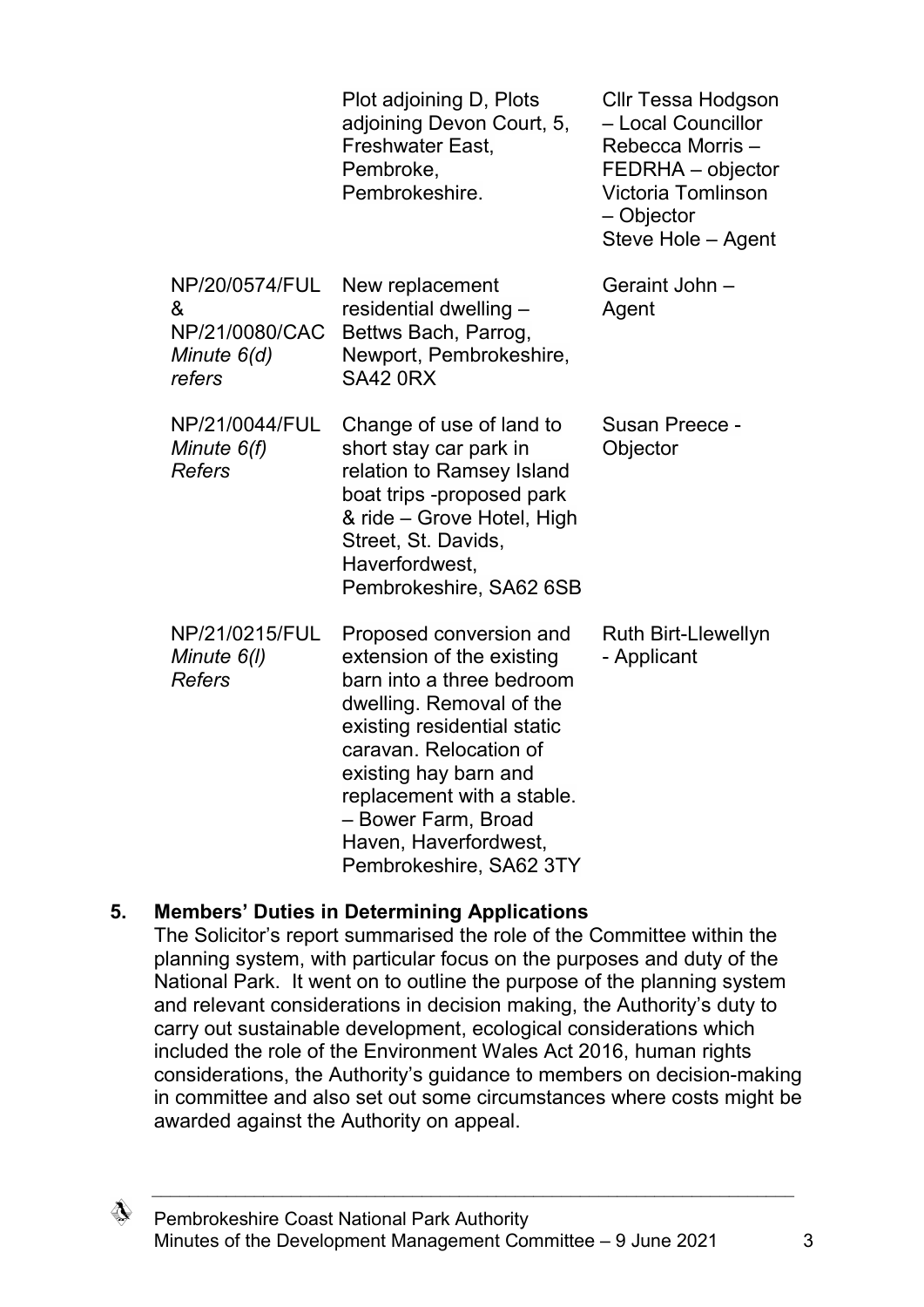# **NOTED**

# **6. Report of Planning Applications**

The Committee considered the detailed reports of the Development Management Team Leader, together with any updates reported verbally on the day and recorded below. The Committee determined the applications as follows *(the decision reached on each follows the details of the relevant application)*:

[The Chair advised that he intended to vary the order of the agenda to allow the application to fell the Monterrey Cypress tree at Saundersfoot to be considered first. This was agreed by the Committee.]

| 'a) | <b>REFERENCE:</b> |       | NP/21/0172/TPO                       |  |                                                      |
|-----|-------------------|-------|--------------------------------------|--|------------------------------------------------------|
|     | APPLICANT:        |       |                                      |  | Mr Hopkinson, The Beach Court (Saundersfoot)         |
|     |                   |       | Management Co Ltd                    |  |                                                      |
|     | PROPOSAL:         |       |                                      |  | Fell 1x Monterey cypress (Cupressus macrocarpa) to   |
|     |                   |       |                                      |  | ground level, leaving stump in situ. (T12 on TPO 33, |
|     |                   |       | wrongly identified as a Douglas Fir) |  |                                                      |
|     | LOCATION:         | Beach |                                      |  | Court, The Strand, Saundersfoot,                     |
|     |                   |       | Pembrokeshire, SA69 9EU              |  |                                                      |
|     |                   |       |                                      |  |                                                      |

It was reported that the tree in question was located on an outcrop to the east of Beach Court on the Strand in Saundersfoot. A Tree Preservation Order (TPO) application had been received to fell the tree for the reasons set out in the report – in summary defects compromising the tree's structural integrity, costly intervention work, no management work carried out since previous application was refused, unlikely that management will be carried out due to unknown ownership and responsibility, continued deterioration of the tree and rooting environment, unacceptable risk and foreseeable failure of the tree.

The officer considered that although the information provided by the agent did not provide adequate up to date information to justify the removal of the tree, there were concerns for the safety of the surrounding area through injury/damage from existing failed and hung up branches. It was acknowledged that the tree was a prominent feature on Saundersfoot beach and that its removal would have a significant detrimental impact on the character of the area, however it was noted that there had been no application to manage it since the previous application to fell had been refused in 2017 and the key concern was the likelihood of the tree being managed in the future if the application to fell the tree was refused.

Therefore the officer recommendation that the application be approved unless a TPO application to manage the tree was made and the management works were carried out within 6 months of the date of the

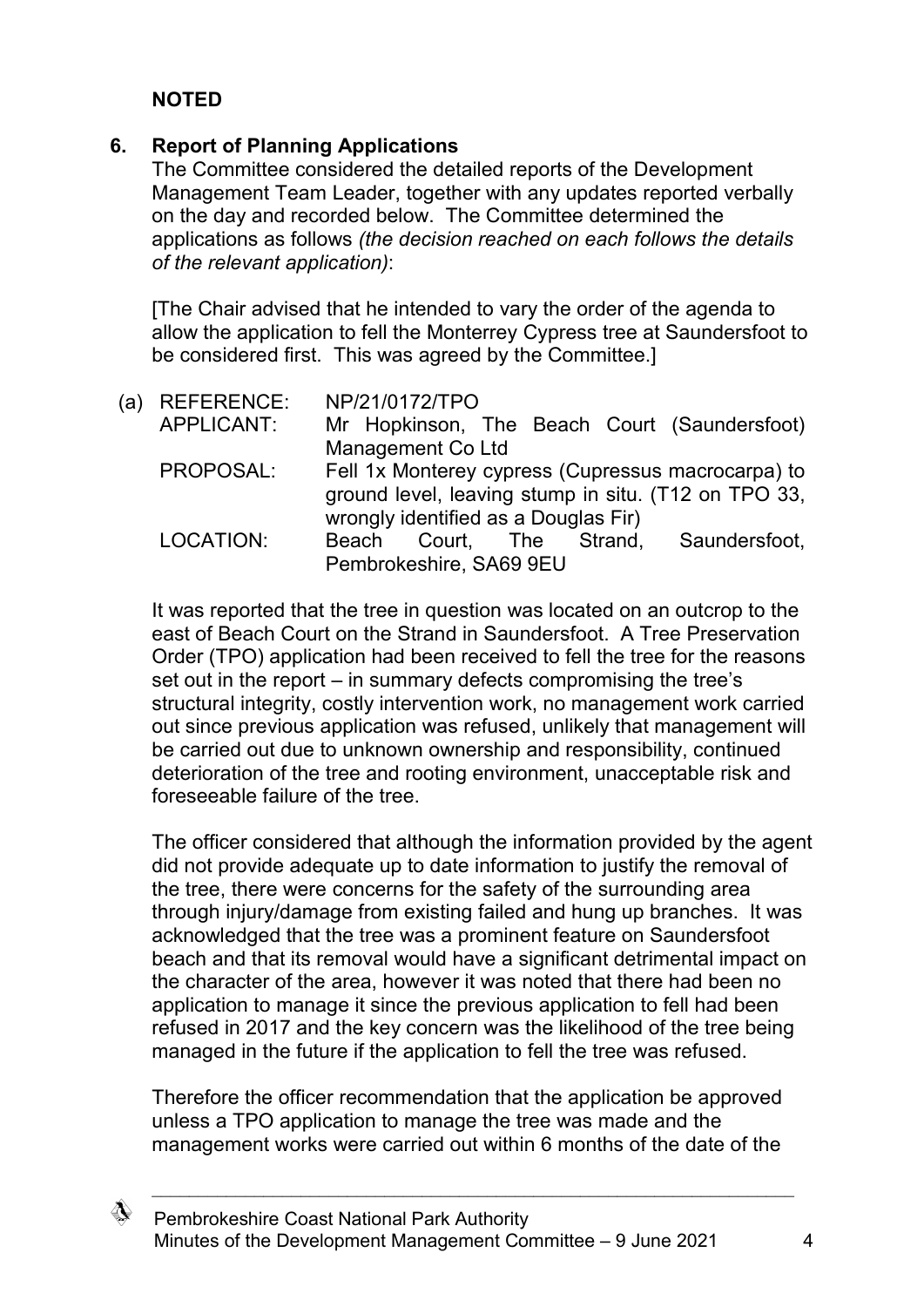Committee. This would give an opportunity for a TPO application to be received by the Authority to retain and manage the tree, as well as allowing works to be arranged and undertaken. If an application for the management of the tree was not received within this timescale, along with the necessary works being carried out, the removal of the tree should be approved.

Members asked the officer about the safety of the tree in the short, medium and long term and he replied that it was hard to say whether and when a tree would fail with any degree of certainty, albeit that management of the tree was clearly required and its longevity would be influenced by the scale of management that was undertaken, as longer term concerns related to the erosion of the outcrop on which it stood which may require a geotechnical survey. He confirmed that the land was currently unregistered, however anyone could apply to undertake work to the tree, but they would have to ascertain ownership and seek consent from anyone identified, as well as obtaining appropriate legal advice in respect of liability. It was recommended that any application was submitted within the next six months as there was an 8 week determination period for TPO applications.

As there were a number of organisations who wished to speak on this application, the Chair had agreed that they could have 10 minutes in total. Four objectors would have 2.5 minutes each. The first speaker was Adrian Dowling from the company Arb-aid who had been engaged by the objectors to provide specialist advice. He referred to the Visual Tree Assessment he had undertaken on behalf of the Friends of Saundersfoot and particularly conclusion 5.4 which stated that the tree's root system was unique in that its tap roots would bore into the rock strata which aided its stability. This meant that the tree was structurally sound, however additional soil and textile matting should be placed around its base to prevent further erosion. He believed that the issue was with the crown of the tree, where branches had been subject to breakages by strong winds. He advised that the breakages and structure of the branches needed to be assessed and work undertaken to remove those that were broken and to thin the canopy to allow the wind to blow through it. Although every tree had a liability of failure, he concluded that with remedial works, he believed the tree could be saved. In response to a question from a Member regarding the integrity of the rock on which the tree stood, Mr Dowling stated that he believed the underlying rock consisted of lava flows associated with the volcano head found between Saundersfoot and Wisemans Bridge, rather than coal measures,

The second speaker was Duncan Hilling from Saundersfoot in Bloom. He explained that he had trained in horticulture and had been Head Gardner at Picton Castle prior to his retirement. He had also previously helped to

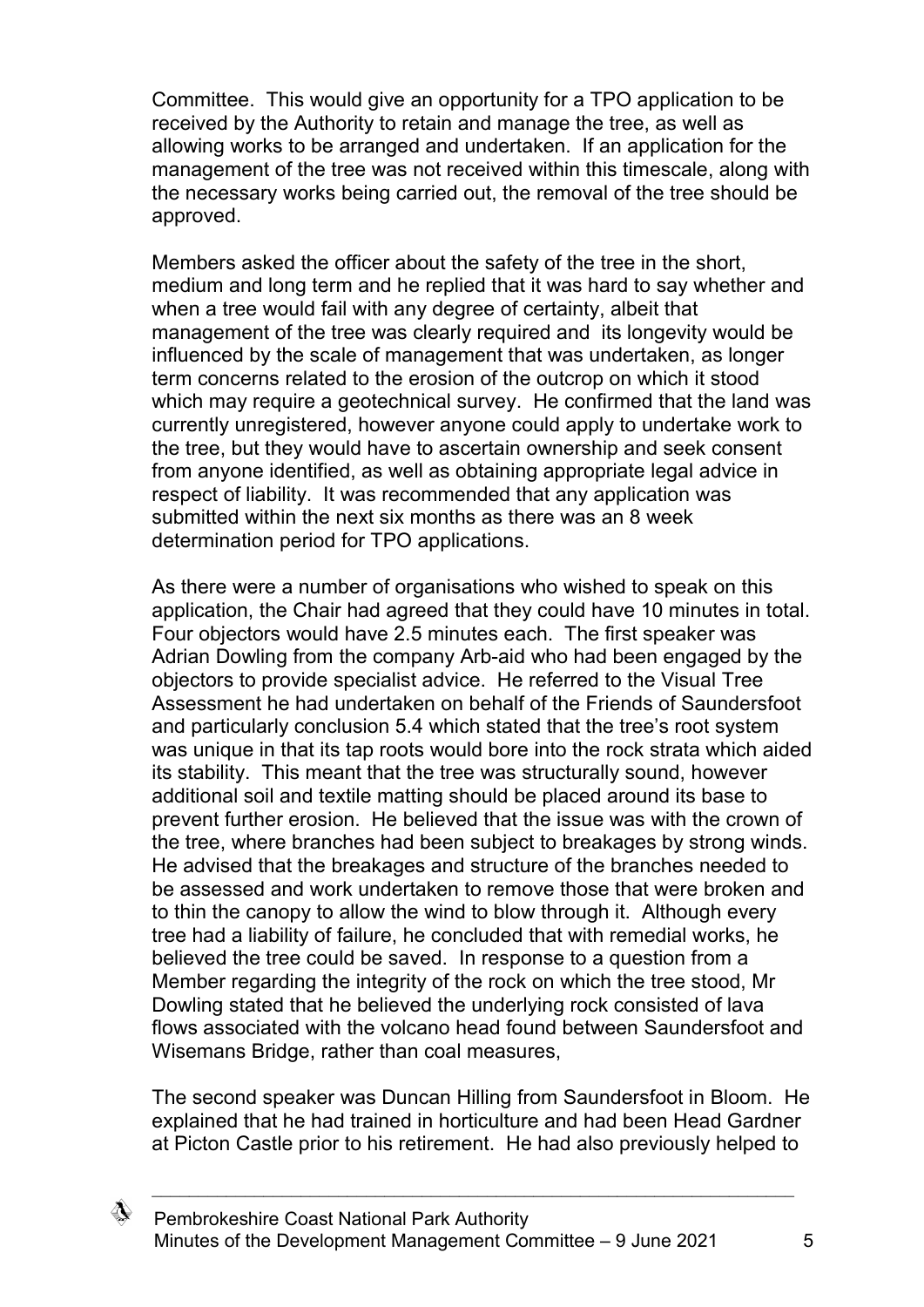inspect trees in the county to assess the need for TPOs. He had inspected the tree and found no life threatening disease, however he agreed that the tree needed cutting back to reduce wind pressure. He noted that from the west the tree was protected by the cliff, and that same cliff forced winds coming from the east to lift, again providing some protection. He said that he had been born in Saundersfoot before the tree was planted and noted how it stood out as a feature along the coastline. He asked the Committee that if there was any way to preserve the tree, it would continue to enhance the village and the beach view.

The next speaker was Nicola Mallen from the Save Saundersfoot's Lonely Tree group. She indicated that she spoke as an advocate on behalf of the tree and read a poem she had composed in which she noted that the Authority had saved the tree from felling in 2017, but that the community was unaware of the need for remedial work. She made the point that the tree added a sense of place and character to the Village and added to the community's wellbeing. The verse went on to say that the current application to fell had united the community, with residents, visitors and ex-patriots from around the world (including a Facebook page within 1300 friends) adding voice and raising funds to save the tree, and that it was proposed that a working party/Committee consisting of representatives from the Friends of Saundersfoot, Save Saundersfoot's Lonely Tree Group, Community Council and Saundersfoot in Bloom would secure funding to undertake the work identified in the Arborist's report. It also noted that there was currently an abundance of wildlife around and within the tree and asked that the tree be saved by being gifted to the community.

Martyn Williams then addressed the Committee on behalf of Saundersfoot Community Council (SCC) (as a statutory consultee he had 5 minutes in which to speak). He explained that they took their role as consultees on planning applications very seriously and although they were not experts they had an understanding of their community and they had voted unanimously to refuse the application. Mr Williams explained that he was also Chair of the New Year's Day Swim Committee which produced a 23 page risk assessment for the annual event to the satisfaction of the County Council. He said that the same effort would be made by SCC in respect of the tree and would work with other stakeholders to find ways to protect and maintain it as it was an iconic feature – the community's equivalent of the Eiffel Tower or Statue of Liberty. Saundersfoot's vibrant community would form a working group to provide assurances to the flat owners that work would be undertaken and seek professional expertise and finance to this end. Mr Williams described the tree as the epitome of landscape and was one of two features (the other being Monkstone Point) which stood out when viewed from the beach or harbour. It had been an inspiration to writers, featuring on the cover of a book, and had also been

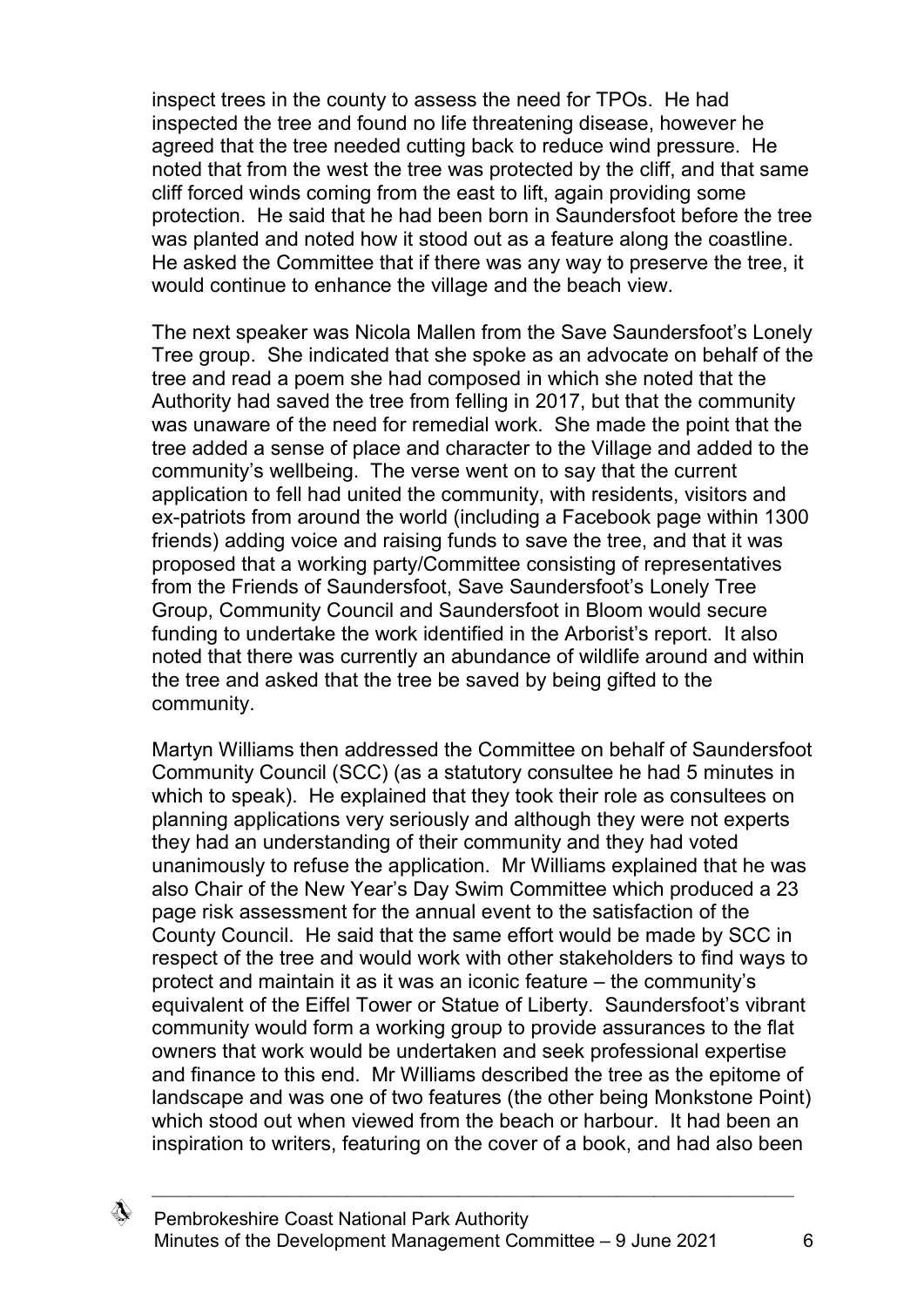a comfort to health workers between shifts during the recent pandemic, contributing to the spiritual and mental wellbeing of many during the past year. If the tree was not dangerous, he urged the Committee to refuse the application.

Thanking Mr Williams for a passionate speech, a number of Members asked why no action had been taken with regard to the tree since the previous application in 2017, and sought assurance that work would now be undertaken. He acknowledged that the 2017 report should have been acted upon, however the landowner was unknown and no investigations had been undertaken. The village took responsibility for its lack of action and wanted to make amends by working together to ensure the tree's survival. In respect of the deadline, he said that the groups would make every effort to address the situation within 6 months, but believed that a 9 month timeframe might be better.

The final speaker, again sharing the 10 minutes, was Rowland Williams on behalf of the Friends of Saundersfoot. His speech focused on ownership of the land which the report stated was unregistered, and called for more and wider research. He asked the Authority to do this and to take a leaf out of Pembrokeshire County Council's book by requiring likely landowners to prove they did not own the land. He stated that the tree had significant amenity value and no case had been made for its removal on safety grounds. He concluded that in view of the initiative to mark the Queen's Platinum Jubilee in 2022 with a public tree planting scheme (Queen's Green Canopy), it would be tragic if the tree were destroyed.

Members agreed that there was a lot of merit in what they had heard from the speakers, and although everyone acknowledged that work was needed on the tree, there was some concern that the number of groups involved could delay matters. While they did not want the tree to be felled, they agreed that a deadline for submission of a TPO application was needed and it was proposed and seconded that the time period recommended by the officer be extended from 6 to 12 months. They also asked to be kept informed of progress, and that if no application to manage the tree was submitted, the application to fell the tree come back to the Committee. A request was also made that the Authority work with the stakeholders and use any Compulsory Purchase powers it possessed in respect of the land.

The Director of Planning and Park Direction stated that officers were happy to advise the groups regarding management of the tree and to send regular updates to Members via email. The Solicitor added that he was not aware of any Compulsory Purchase powers open to the Authority, although he could investigate further if need be.

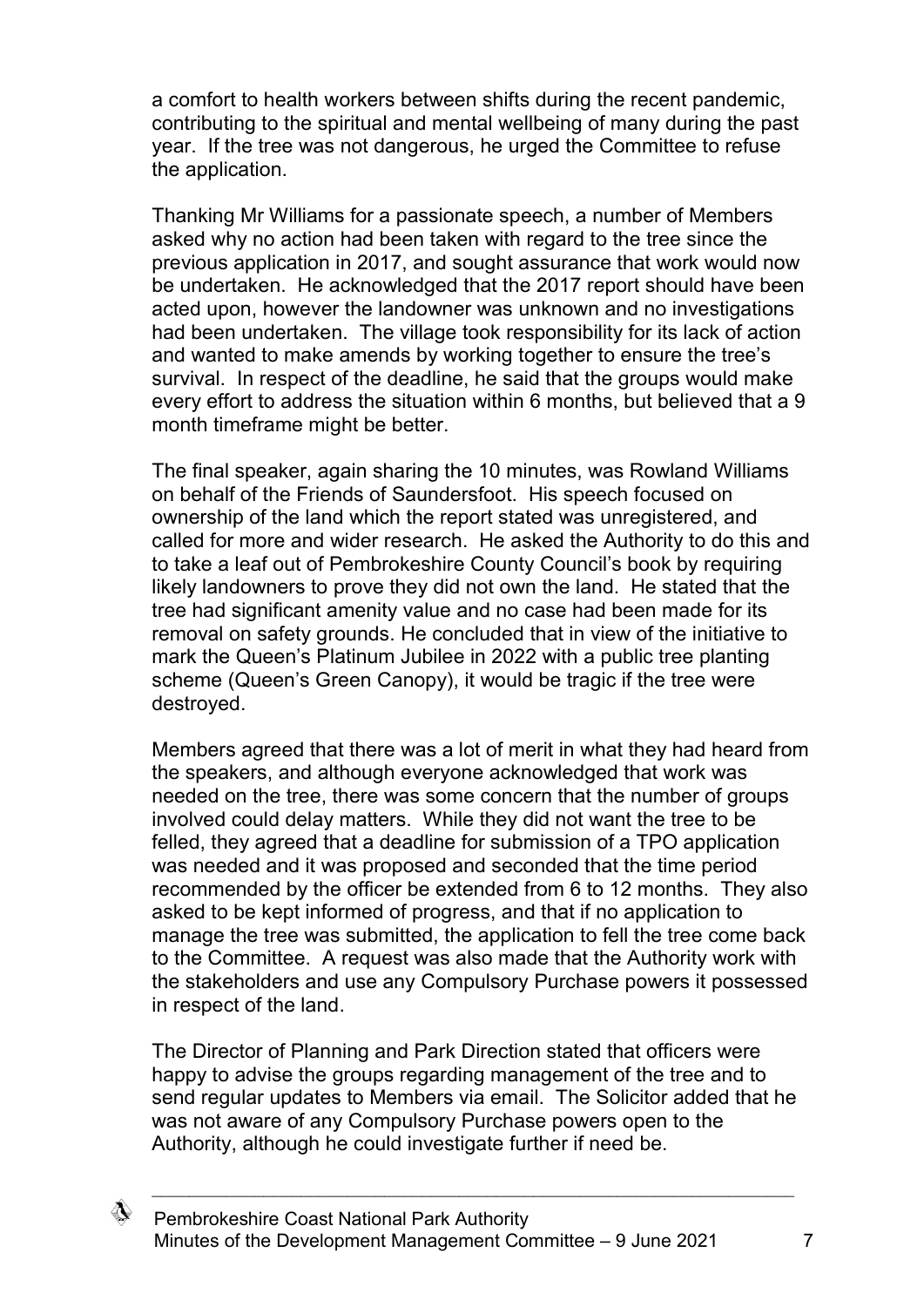An amendment was then proposed and seconded to the effect that a TPO application should be made within 6 months with work to be undertaken within 12 months and if this was not forthcoming, the application should be brought back before the Committee.

**DECISION: That the application be deferred to enable a TPO application to manage the tree to be made within 6 months of the date of the meeting and the management works to be carried out within 12 months, and to be returned to the Committee if either timescale is not met.** 

[Councillor M Evans took no part in the discussions on the following application, having disclosed a prejudicial interest]

(b) REFERENCE: NP/17/0722/OUT APPLICANT: Messrs Hill, Hill, Wood & Caister Castle Trust PROPOSAL: Residential development of up to 14 residential dwellings (including on-site affordable provision) incorporating highways alterations to form new access road & associated development infrastructure LOCATION: Land west of Narberth Road, Tenby, Pembrokeshire

It was reported that the proposal was for residential development of a greenfield site at the edge of the settlement of Tenby. It was reported to the Committee as it was classed as major development. The application was for outline planning permission and all matters were reserved.

The site was bounded on three sides by ancient semi-natural woodland and to the east of the site was Narberth Road (A478), the main route into the town from the north, although the site was largely screened from this aspect as a result of existing vegetation and the topography of the site in relation to the road.

The access detail was among the matters reserved for future determination, and it was reported that this was likely to involve a new ghost island junction from Narberth Road accommodating a dedicated right turn facility for vehicles entering the development from the north. The proposals would also include the reconfiguration of the existing Lady Park junction layout (on the opposite side of the road to the site). The access would lead into an internal estate road within the site serving the proposed housing.

The site was previously allocated for residential development in the 2013 Local Development Plan. Following the de-allocation of the site, the

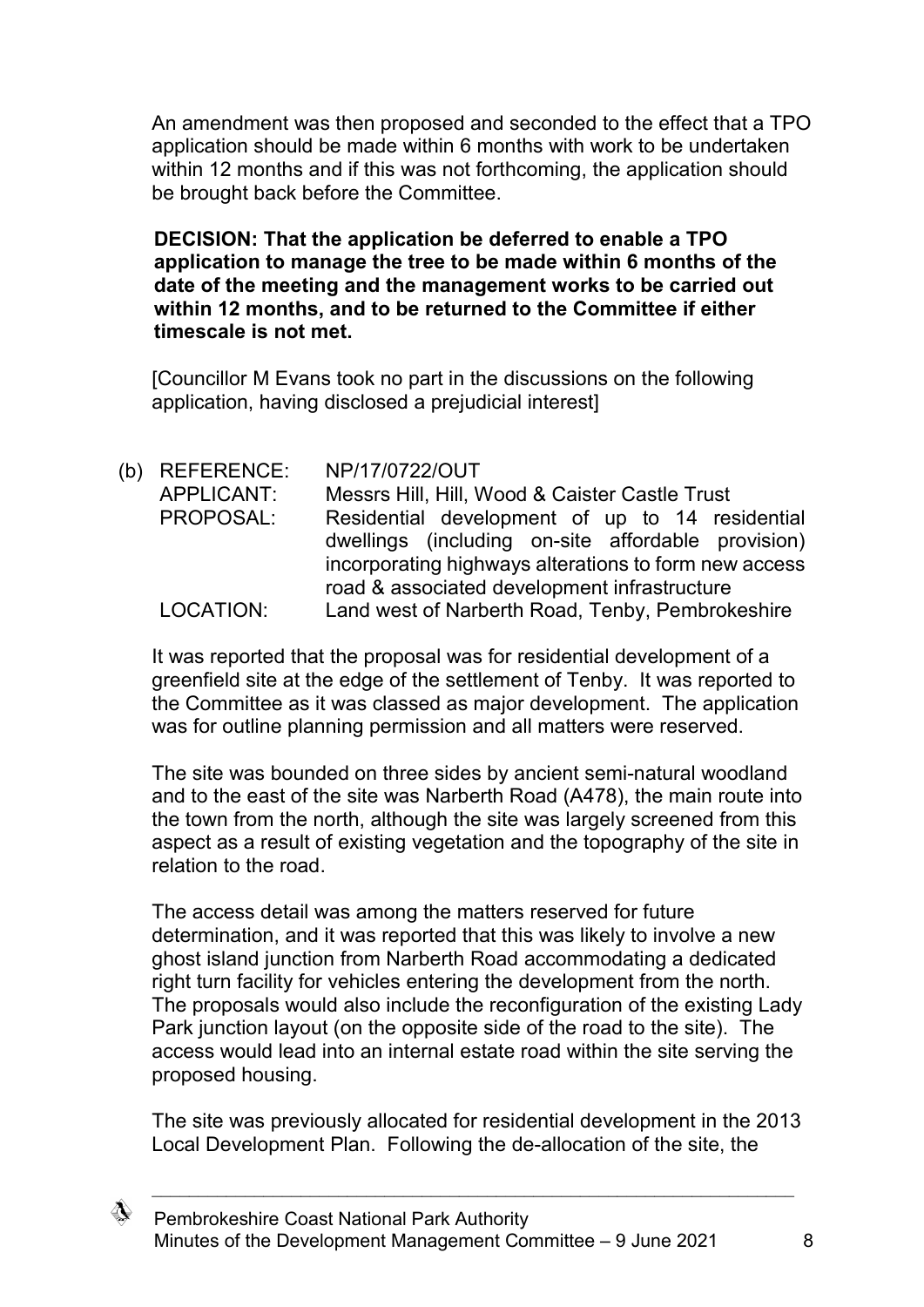applicant's agent had stated that the proposal would be for affordable housing only. In principle, officers considered that the location of the site formed a sustainable location where an exceptional release of land to meet affordable housing need would be acceptable. The current proposed layout showed a density of around 10 dwellings per hectare, and while this was lower than 30 dwellings per hectare minimum density set out in policy 51 of LDP2, it could be supported as much of the site would not be developed due to a wide buffer to the neighbouring woodland area and the need to create an access of acceptable gradient.

The Solicitor noted that the section of the report relating to ecological impact stated that the proposal would have an acceptable ecological impact and would not have a detrimental impact on the Carmarthen Bay and Estuaries Special Area of Conservation (SAC) and the Pembrokeshire Bat Sites and Bosherston Lakes SAC. He sought clarification on whether this had been determined following an Appropriate Assessment or whether such an Assessment had not been deemed necessary. The officer clarified that an Appropriate Assessment had taken place and this had been agreed by Natural Resources Wales.

The recommendation that the application be delegated to officers to approve, subject to a section 106 agreement to secure the provision of affordable housing at the site and other conditions as set out in the report was proposed and seconded. Nevertheless Members sought reassurance regarding protection of the mature trees surrounding the site, the effect of lighting on the woodland and bat populations, as well as the impact of the access on the A487 and entrance to Lady Park and the engineering works that would be necessary to achieve this.

**DECISION: That the application be delegated to officers to approve, subject to a section 106 agreement to secure the provision of affordable housing at the site. Where an agreement was not provided within three months of the resolution of the Committee, delegation was provided to officers to refuse the application.**

**The application was also subject to conditions relating to timing of the development; approval of reserved matters; accordance with plans; accordance with outline scale parameters; submission and approval of of a lighting scheme, Construction Environmental Management Plan, Landscape and Ecological Enhancement and Management Plan; hours of work and ancillary operations; accordance with Ecological Appraisal Report; detailed scheme of access, road layout and off street parking facilities; landscaping; surface water drainage; levels; and written scheme of investigation in respect of archaeology.**

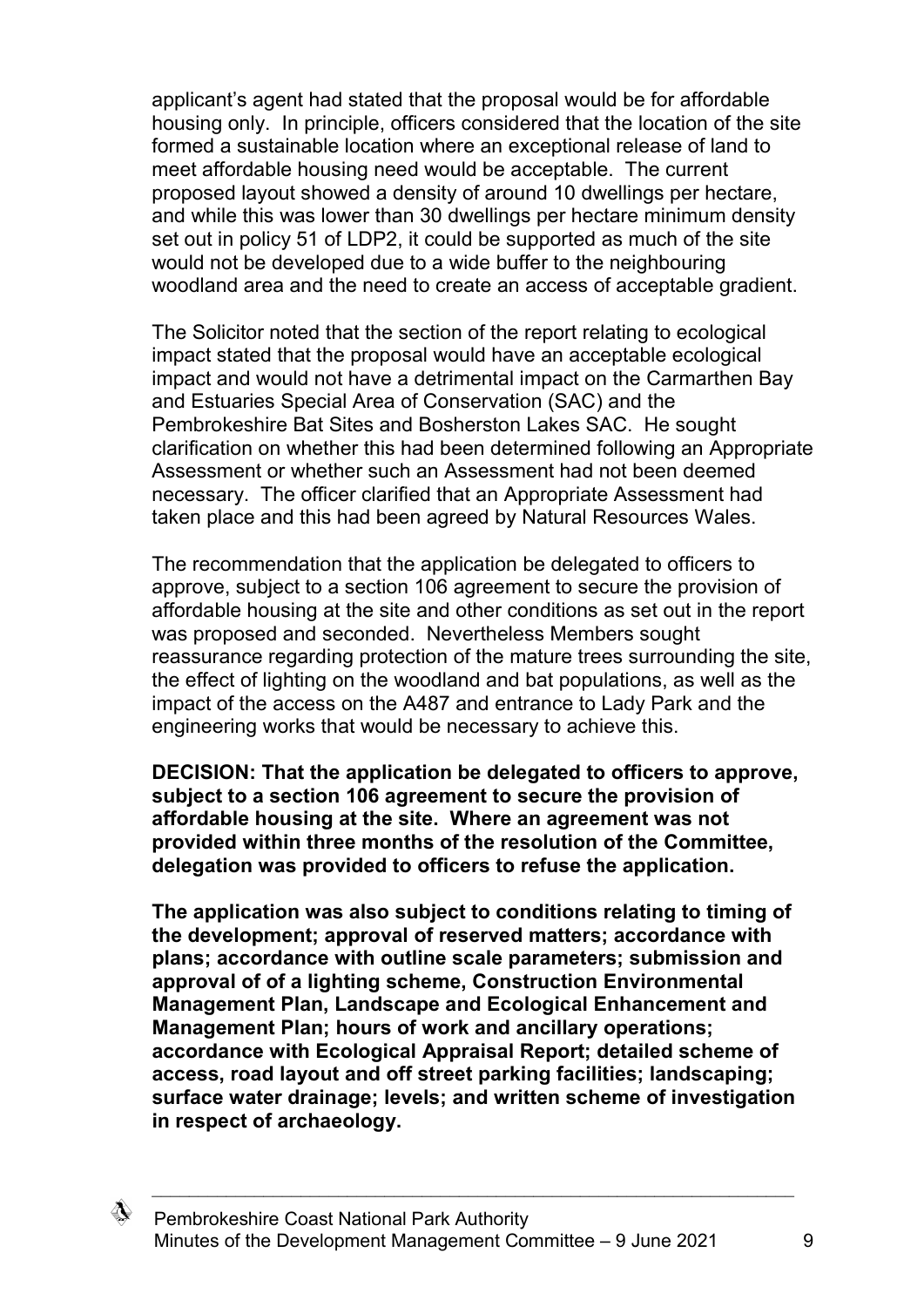(c) REFERENCE: NP/19/0328/S73 APPLICANT: Mr G Perfect PROPOSAL: Variation of condition no.2 of NP/14/0014 LOCATION: Residential Development Plot adjoining D, Plots adjoining Devon Court, 5, Freshwater East, Pembroke, Pembrokeshire

It was reported that this application had been considered at the previous meeting of the Committee when it had been deferred to allow a site inspection to be undertaken (Minute 3 refers).

Members were reminded that the site had a long planning history, and that a material start had been made in respect of NP/14/0014 for a new detached dwelling with basement level and associated external balcony and covered veranda. The application before the Committee sought approval for the variation of condition no 2 of this permission to allow the building design to be amended and to include an increase in height. The amended design included a two storey four bedroom dwelling to be provided in two main blocks running parallel which both had a pitched roof over and in between there was a two storey link aspect with a flat roof.

The officer concluded that the principle of residential development on this site had already been accepted and it was considered that the proposed dwelling had a scale, form, mass and detailing which was acceptable. The dwelling was also considered to sit comfortably within the plot and had an acceptable context with the surrounding area. The access was considered to be acceptable and sought to retain existing trees to the site frontage. The external appearance of the development was considered appropriate to the setting of the site within the Freshwater East Burrows (within which there was a variety of architectural designs and detailing) and was not considered to adversely harm physical and visual amenity or privacy to neighbouring dwellings.

The two-storey proposal was considered to retain the overall character of the area, and also protect the special qualities of this area of the National Park. The development also incorporated a proposed floor level which would ensure the mass of the development utilised the existing site topography in a positive way to screen from the immediate and wider landscape. As such, and subject to a schedule of suitable conditions, the development was considered to be acceptable and complied with the requirements of policies of the adopted Local Development Plan 2.

The officer noted that since writing the report, a further letter had been received from Lamphey Community Council questioning whether the application could be considered under S73 or whether a full application

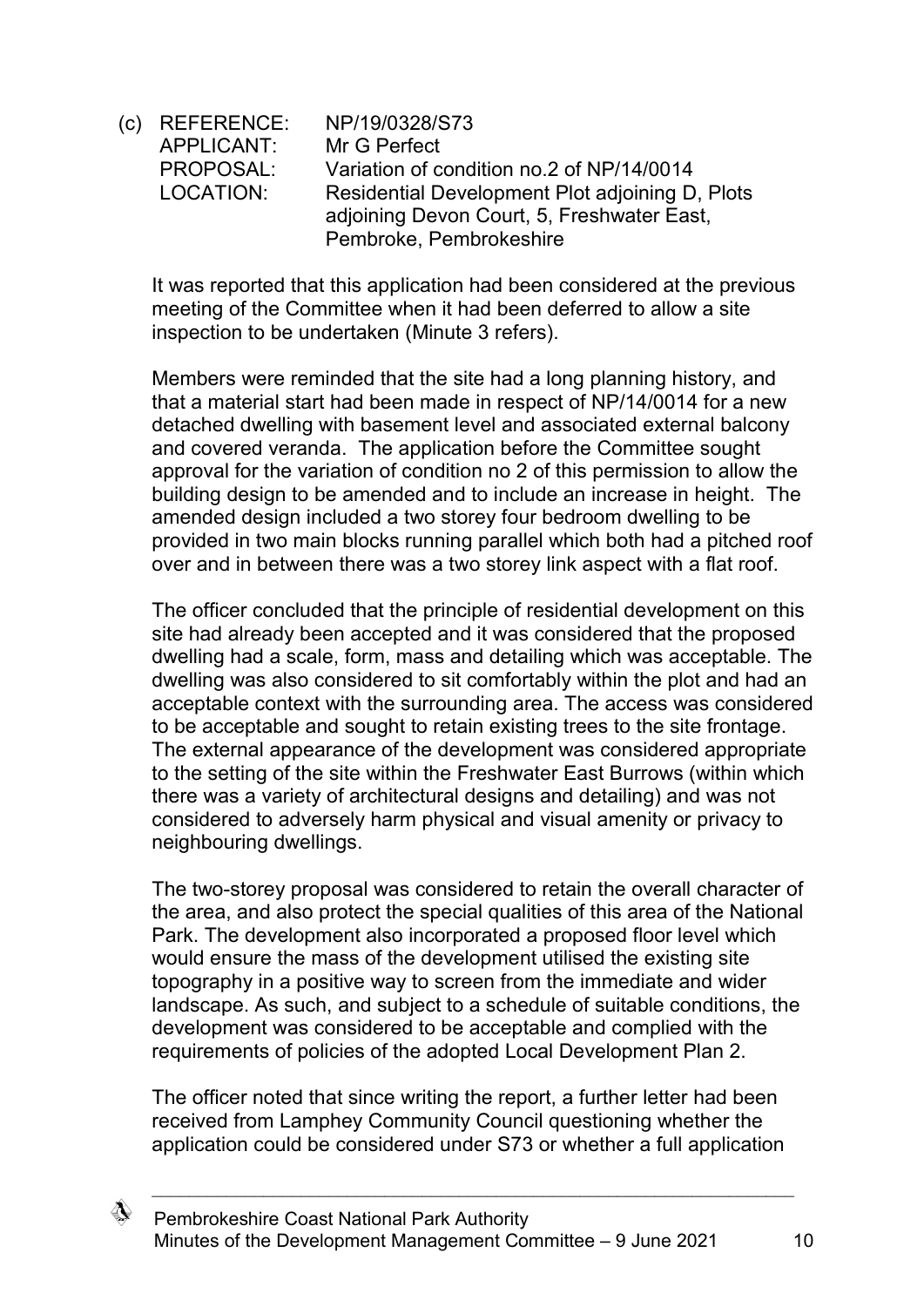should have been submitted. The officer advised that it was not considered that the submission amounted to a fundamental change in the original application and the recommendation remained one of delegated approval, subject to conditions, to allow the completion of a Section 106 Agreement in respect of the provision of a financial contribution towards affordable housing.

There were a number of speakers, permitted at the Chair's discretion, the first of whom was Jenny Vince from Lamphey Community Council. She thanked the Chair for allowing her to address the Committee again as she had been advised that a representative of the Community Council was not permitted to observe the site visit. She said that she assumed Members would have read her comments made at the April meeting which formed part of the minutes and she advised that those comments still stood and she therefore wished to focus on one matter only. She thanked the officer for correcting the planning history for the site in respect of the description of NP/14/0014 and noted that the current proposal was also described as a bungalow. However the approved elevational drawings for that application showed a bungalow set into the slope with earth bunds to provide screening, however these had now been removed, and the dwelling read as a 2 storey house. The Community Council was concerned that the application had been submitted under S73, as this related to minor amendments. It believed that a new application should have been submitted due to the material nature of the amendments including an increase in size of 70%, changes to description of development from a bungalow to a house with a ground and first floor and alterations to the design through the removal of the bunds which previously screened the basement. These facts evidenced that the amendments were not minor and should therefore not have been dealt with under S73. The Community Council requested that the application was withdrawn and a new full application submitted, or the application proceeded as currently approved under NP/14/0014.

The second speaker was Tessa Hodgson, the local County Councillor. She thanked the Committee for visiting the site to see how it sat in the landscape. She expressed concern regarding the visit as the minutes confirmed that the agent had answered a question regarding the deeded rights of way, however there had been no opportunity for anyone else to speak. In the interests of fairness and equity she believed the Committee should have heard all views or none. She hoped that at the Site Visit, Members had been able to appreciate the issues regarding loss of privacy and rights of way. The Councillor agreed with the Community Council that the proposal was so different that it should have been submitted as a new application and not a variation; she believed that an ever bigger property was being proposed on the site in what she termed 'planning creep'. Freshwater East was a special place and development should be

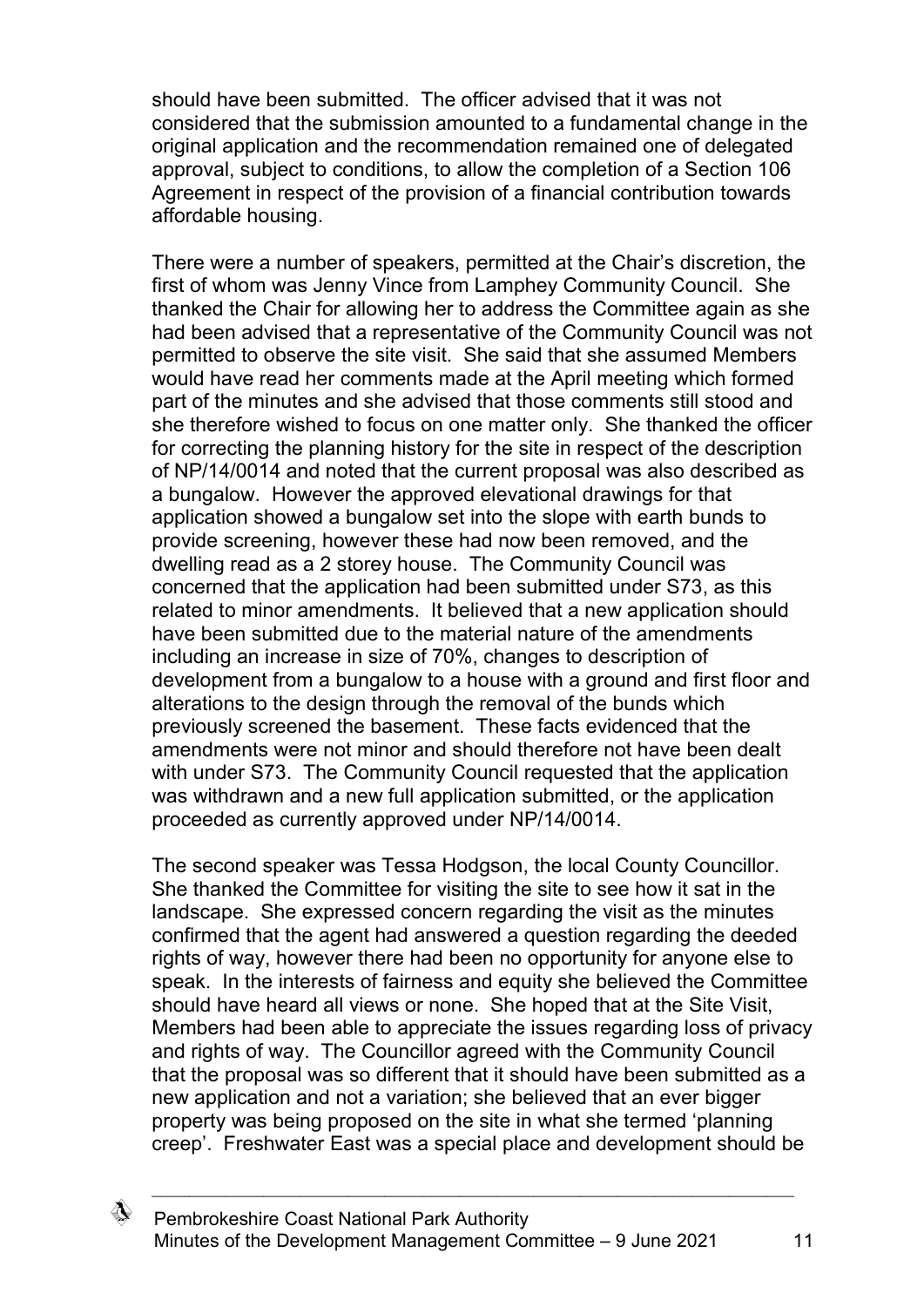proportionate and sensitive. She believed that the application before the Committee would erode that special quality, which, once lost, could not be regained.

The Chair responded that the agent had spoken at the site visit only to answer questions by Members of the Committee, and no debate had taken place.

The final two objectors were sharing the five minutes speaking time between them. Rebecca Morris advised that she stood by the points she had made at the last meeting: that the deeded rights of way affected people and services in the area and that these were material to the application; secondly she agreed with the previous speakers that this should have been a new application rather than a variation under S73; and thirdly that the details of the Tomlin Order should be disclosed and the public should be made aware of any secret agreement relating to the grant of planning permission. Responding to some of the points made at the site visit, she disagreed with the Tree and Landscape Officer's statement that the trees were not included within the TPO. She also disagreed with the officer's statement that properties along the lane could be accessed by another route, as the visibility splay from the top of Bluebell Lane was so poor that many people, including the ambulance and fire service, were not able to use it. She also disagreed with the Architect's statement that the deeded right of way went through the trees, as according to two surveys the track was in the correct place and this was upheld in the court judgement. Finally the proposed building was so close to the deeded right of way that it was a safety hazard. That two vehicles blocked the path while Members were on site only emphasised this problem. Ms Morris stated that planning was designed to regulate landowners in order to reflect the public interest and she did not believe that this application did so, in contradiction of the Sandford Principle. She also did not understand how the Solicitor could state that the Tomlin Order, which he had not seen, was not material and did not need to be taken into account. She advised that as Chair of the Deeded Right Holders Association she had taken these concerns to the Monitoring Officer and was therefore surprised that the application was at the meeting for determination.

The other objector sharing the five minutes was Victoria Tomlinson. She was also concerned that the Tomlin order had not been disclosed. With regard to trees on the site, she reminded Members that the Tree and Landscape Officer had pointed out those trees with Ash Dieback and noted that they would therefore not provide screening. In terms of lighting, the plan required by condition related to external lighting only, and would not restrict lighting from the large first floor windows which overlooked properties to the south and west. In respect of the roadway

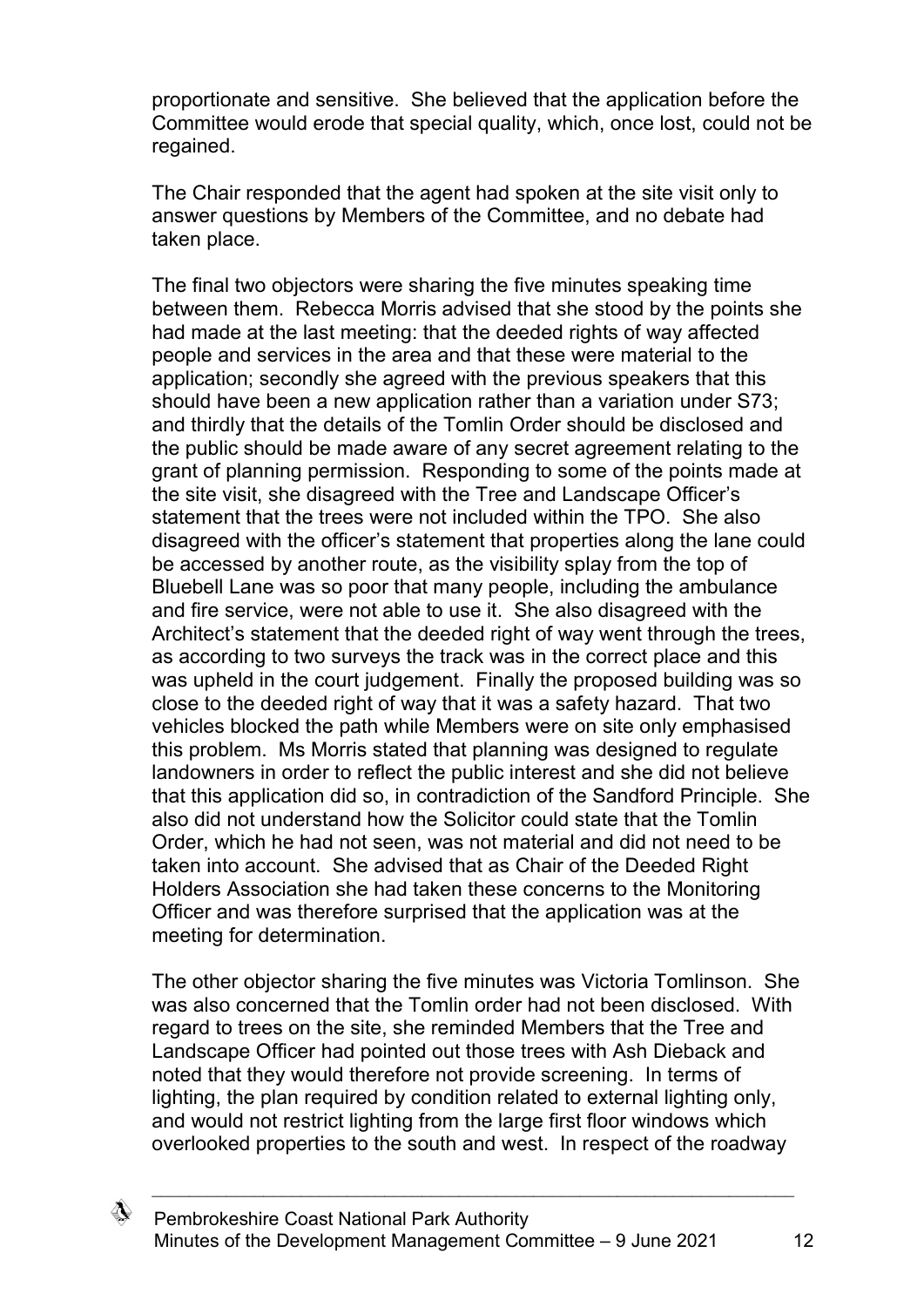and road safety, which the Solicitor had previously advised could be taken into consideration, the use of the alternative access was troublesome as the visibility splay was poor as the exit was controlled by a third party through a ransom strip, and therefore most people took the route through the plot. With regards to obstruction Ms Tomlinson believed that condition 6 could not be complied with as two of the three parking spaces were not within the applicant's ownership. The site also lacked a turning area. Finally she was concerned that no condition had been included to protect third party rights.

In response to Ms Tomlinson's references to secret deals, the Chief Executive pointed out that the meeting was being held in public, that speakers had been invited and that Members were free to raise any issues. He considered that the Authority had operated in an appropriate manner, and any accusations should be directed to the Authority's complaints procedure. He stated that he had confidence in Members and officers to deal with applications appropriately.

The final speaker was Steve Hole, the agent. He wished to respond to two matters raised by objectors. He strongly disagreed with Ms Morris in respect of the location of the deeded rights of way and advised that what he had said was a fair representation of the High Court position. Any challenges should be made to the High Court, not the Committee. He also disputed the statements in respect of parking and turning and said that these were incorrect. He believed much of what had been said was opinion and that no evidence had been put forward in support of the claims. Mr Hole stated that the experts were the Authority's officers and he commended the professional report that was before the Committee.

The Solicitor then responded to a number of points made by the objectors. He acknowledged that Tomlin Orders were difficult for local authorities as they were confidential by court order and therefore did not sit easily beside open governance. However there was no secrecy in this case and, having now seen the Order, he confirmed that there was no secret agreement in relation to the grant of planning permission. In respect of the application having been submitted as a S73 Variation rather than a new application, he advised that the Authority had received legal advice on this matter and officers remained happy that the application had been submitted correctly. He confirmed his previous advice that safety was a material consideration, as was amenity, however the existence or impedance of any right of way was not material and was a civil matter. He concluded by saying that he was happy that the application had been dealt with properly.

The Monitoring Officer added that the Authority had been in correspondence with Ms Morris regarding the Tomlin Order some 18

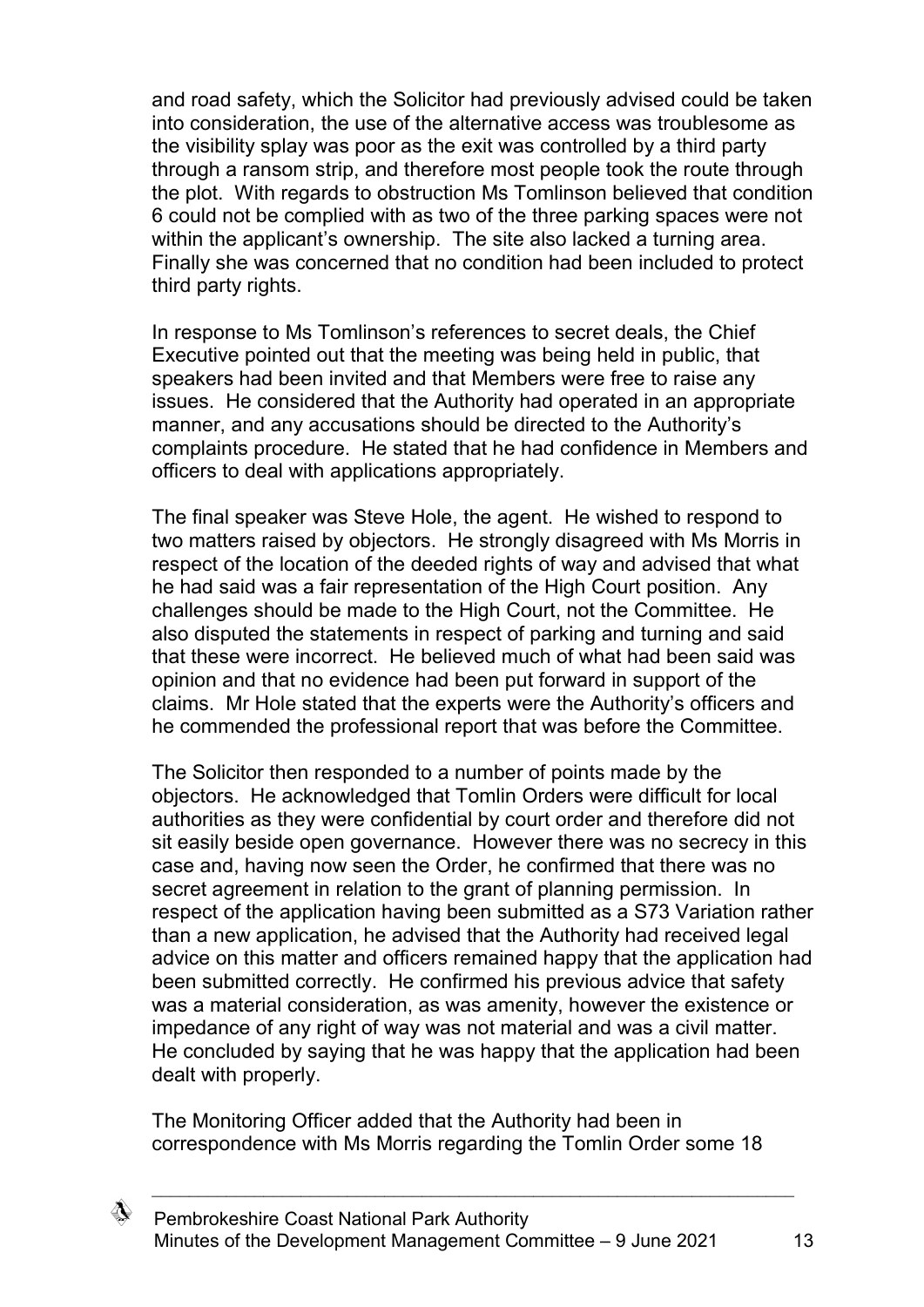months previously when she had been advised that it was confidential due to the court order, and that she could seek the consent of all parties for it to be made public.

Members expressed their confidence in officers and accepted the advice of the legal officer. They sought reassurance in respect of the height of the proposed property in the landscape and its visibility, particularly if the ash trees were lost, lighting, parking and turning. The officer replied that there was considered to be no adverse impact on privacy or amenity as the nearest property was some distance away and at a higher elevation. Conditions had been included to control landscaping and lighting and the Highway Authority was satisfied with the proposals for parking and turning.

**DECISION: That the application be delegated to the Chief Executive/Director of Planning /Team Leader to grant planning permission subject to completion of the Section 106 Unilateral Undertaking or Agreement in respect of the provision of a financial contribution towards affordable housing. The Section 106 legal document would be required within three months of the date of the meeting, and if not received within this time, officers were authorised to refuse the application on the basis of a lack of information under delegation procedures.**

**Planning permission was also subject to conditions relating to timing of the application, accordance with approved plans and documents, biodiversity enhancement scheme, external lighting, landscaping, parking and surface water drainage.**

| (d) REFERENCE: | NP/20/0574/FUL                                    |
|----------------|---------------------------------------------------|
| APPLICANT:     | Mr D Hughes                                       |
| PROPOSAL:      | New replacement residential dwelling              |
| LOCATION:      | Bettws Bach, Parrog, Newport, Pembrokeshire, SA42 |
|                | 0RX                                               |

It was reported that this application proposed to replace the current dormer style bungalow with a three bedroom two storey linear dwelling. An application for Conservation Area Consent to demolish the existing dwelling was to be considered later in the meeting (Minute 6(e) refers). It was reported to the Committee as the officer recommendation was different to the view of Newport Town Council.

As the site lay within the Newport Conservation Area, the views of the Authority's Building Conservation Officer had been sought. While he had initially recommended refusal, following receipt of additional visualisations

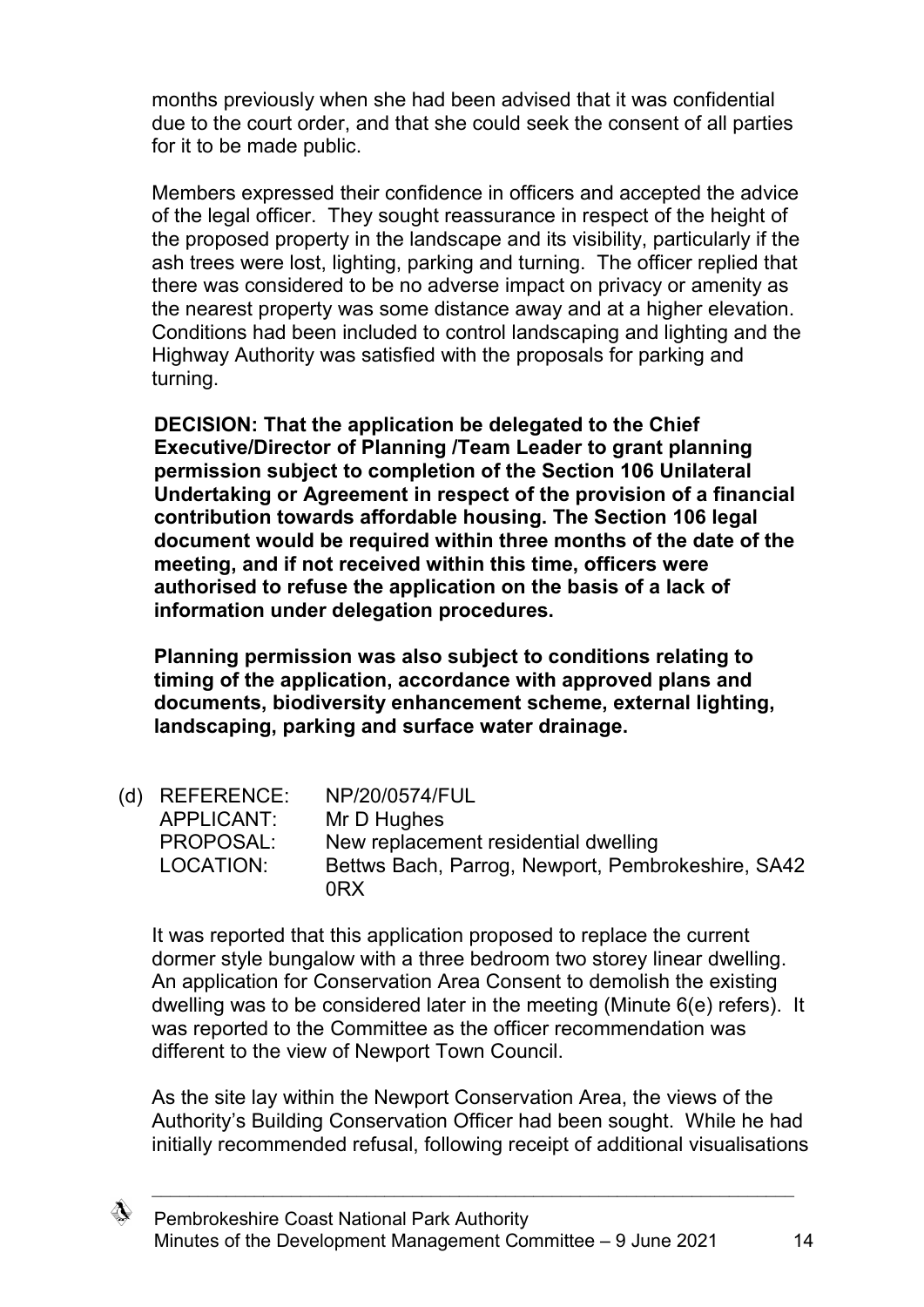and a site visit these comments were revised, and he now considered the impact on the Conservation Area to be low due to reduced levels and the setting back of the property; trees and hedges would provide further screening. Newport Town Council had been reconsulted on the visualisations, however their recommendation of refusal was unchanged.

The officer noted that the landscape setting in which the dwelling was proposed was important, as it would naturally be concealed from a number of viewpoints due to it being located in a 'dip' in the landscape. It was considered that while the design and scale of the proposed replacement dwelling were not necessarily in character with the surrounding area, due to the topography and lowered ground floor, the impact was expected to be negligible and should not give rise to harm of the special qualities of the National Park. A condition requiring levels to be agreed would be included.

Subject to a condition requiring proposed timber screening to first floor windows to be retained in perpetuity, there was considered to be no detriment to residential amenity.

In respect of ecology, it had been noted that the original ecological report submitted had been in draft. It was reported at the meeting that comments had since been received from both Natural Resources Wales (NRW) and the Ecologist requesting an updated ecological report and an additional condition had been requested in respect of provision of a Construction Environmental Management Plan to mitigate the impact on the nearby Special Area of Conservation; an amendment was also requested to the existing lighting condition to include lightspill from within the property. A test of likely significance was also required due to the proximity of the property to the stream which could provide a pathway for pollution to the beach; this had now been submitted and sent to NRW for approval.

The officer had concluded that the proposed scheme could be supported, however the recommendation of approval was amended to one of delegation, due to the outstanding ecological matters.

There was one speaker, the agent, Geraint John. He advised that his comments were relevant to both this, and the following application which sought Conservation Area Consent for the replacement dwelling. He commended the thoroughness of the officer in producing such a detailed report and observed that no public responses had been received to either application. In respect of the Conservation Area application to demolish the existing building, he noted that the existing building was not considered to have any architectural or historic merit and made little positive contribution. The application for the replacement dwelling was

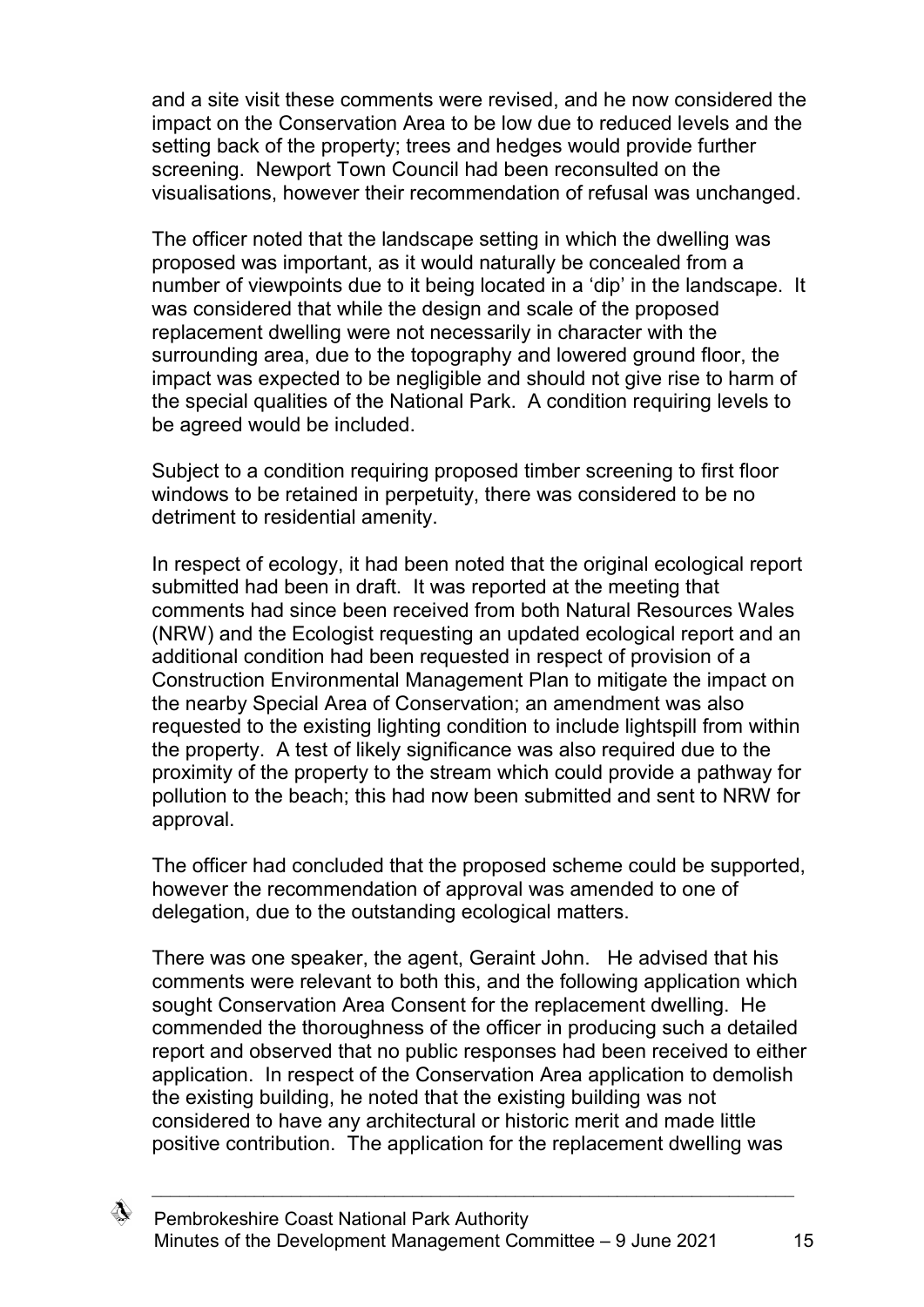considered acceptable in terms of both planning policy and other material considerations and the siting and design would not impact on the special qualities of the National Park and would preserve the character of the Conservation Area. Neither were there technical, highways, ecological, amenity or privacy objections. The application had therefore been considered suitable and acceptable in terms of scale, form, material and design and he urged the Committee to approve it in line with the recommendation.

Considering that the height of the proposed property was similar to those adjacent, although its design was different, Members supported the application on balance and the amended recommendation of delegated approval subject to conditions, including those added at the meeting was moved and seconded. The amended condition would address concerns in respect of light pollution.

However a number of Members were unhappy with the design of the proposal and its block-like structure which they believed would impact visually on the National Park when viewed from the seaward point of view. If the application was approved, the importance of agreeing precise levels for the replacement dwelling was highlighted.

**DECISION: That the application be delegated to officers to grant consent subject to an acceptable response from Natural Resources Wales in respect of the test of likely significance and receipt of an amended ecological report, and subject to conditions in respect of timing of the development, accordance with plans, lighting, provision and retention of external timber louvres, parking and turning, landscaping, ecological mitigation, topographic surveys to establish levels and a Construction Environmental Management Plan.**

**The standard caveat that the amended ecological report must be submitted within 3 months of the date of Committee, or it be delegated for Refusal was also agreed.** 

| (e) REFERENCE: | NP/21/0080/CAC                                    |
|----------------|---------------------------------------------------|
| APPLICANT:     | Mr D Hughes                                       |
| PROPOSAL:      | New replacement residential dwelling              |
| LOCATION:      | Bettws Bach, Parrog, Newport, Pembrokeshire, SA42 |
|                | 0RX                                               |

It was reported that the application sought the demolition of a building within the Conservation Area, to allow the construction of a replacement

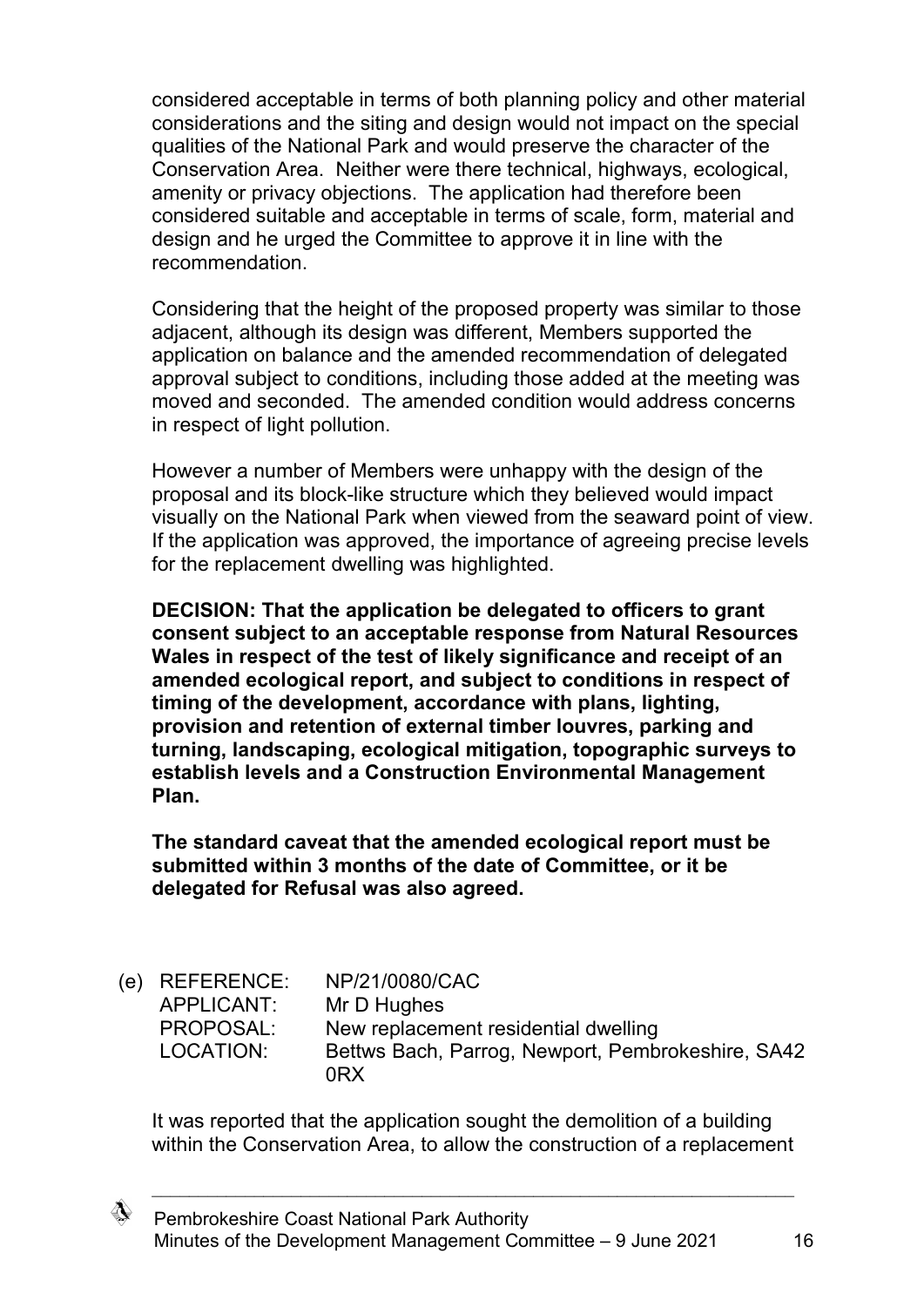dwelling that had been considered under application NP/20/0574 (Minute 6(d) refers). The existing later C20th dwelling was not of high architectural, aesthetic or historic merit, and it was considered that the proposed demolition would preserve the character and appearance of the Conservation Area.

The recommendation was therefore that conservation area consent be granted subject to the approval of NP/20/0574 and subject to conditions, however due to outstanding ecological matters in respect of that application, the recommendation was changed to that of delegation.

**DECISION: That the application be delegated to officers to grant conservation area consent subject to an acceptable response from Natural Resources Wales in respect of the test of likely significance and receipt of an amended ecological report, and subject to conditions in respect of timing of the application, accordance with plans and documents, demolition, landscaping scheme, levels and licence pursuant to the Conservation of Habitats and Species Regulations (2017).**

**The standard caveat that the amended ecological report must be submitted within 3 months of the date of Committee, or it be delegated for Refusal was also agreed.** 

*[The meeting was adjourned between 1.10pm and 1.30pm]*

*[Councillors D Clements, M Evans and M Williams apologised that they were unable to return to the meeting after the lunch break]*

*[Councillor P Baker tendered his apologies and left the meeting during consideration of the following application,]*

| $(f)$ REFERENCE: | NP/21/0044/FUL                                           |
|------------------|----------------------------------------------------------|
| APPLICANT:       | Mr Mark Staniforth                                       |
| PROPOSAL:        | Change of use of land to short stay car park in relation |
|                  | to Ramsey Island boat trips -proposed park & ride        |
| LOCATION:        | Grove Hotel, High Street, St. Davids, Haverfordwest,     |
|                  | Pembrokeshire, SA62 6SB                                  |
|                  |                                                          |

It was reported that the application site, which lay to the rear of the Grove Hotel in St Davids, proposed the land to be used as a car parking area for short stay use associated with the Ramsey Island Boat Trips, as part of a park and ride scheme between St Davids and St Justinians. The site had been used as a car park since 2018, and the application had been submitted in response to an Enforcement complaint over the change of

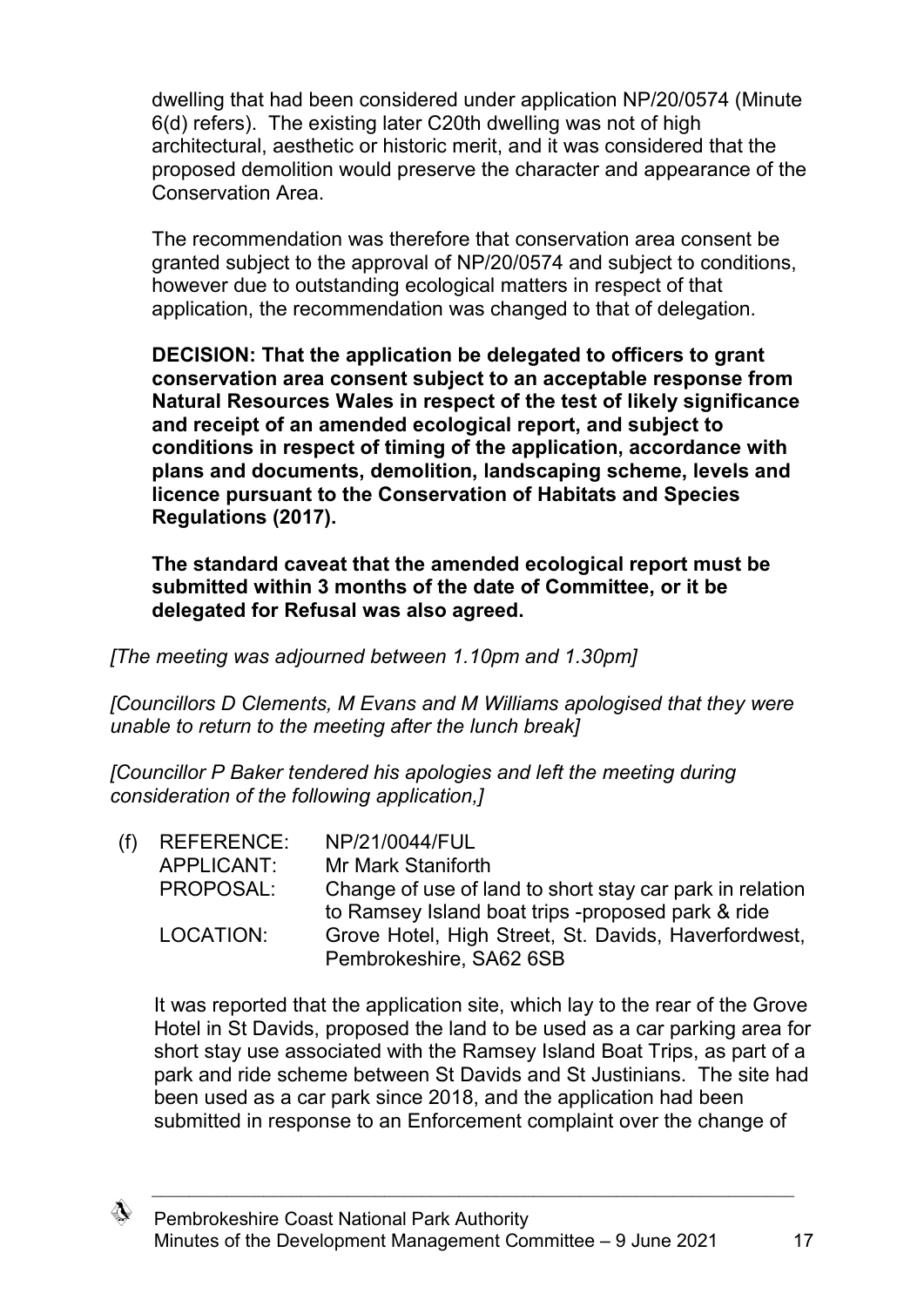use of the land. The submitted layout showed space for ten vehicles to be parked at the site, including one disabled space.

There had been a number of objections from nearby properties, in addition to an objection from the City Council. These were summarised in the report, however many of them related to noise and disturbance by vehicles. An additional objection had been received since preparation of the report and its contents was outlined at the meeting. Officers considered that although there may be a minimal impact on residential amenity, as this site was in the town centre, noise and disturbance by vehicles was not of such a level of detriment to residential properties that refusal of the application could be justified. Also its existing use as an access and delivery yard was a material consideration. The Highway Authority had advised that there were no objections on highway grounds to the plans submitted. The recommendation was therefore one of approval subject to conditions.

Members asked a number of questions about use of the access and agreed that there seemed to be a need for traffic on site to be managed. It was also suggested that condition 4 needed to be tightened in respect of use of the site to prevent, for example, boat parking.

There was one speaker, Susan Preece, who was objecting. She disputed the statement by the Highway Authority that the facility had operated last year without issue, noting that the access was used to capacity and was substandard. Residents suffered adversely due to the impact of the bus, cars and camper vans at hourly intervals. Houses were regularly subject to fumes from vehicles waiting to exit the car park as a result of congestion on the high street and as there was no footpath, residents were not even able to leave their properties on foot as the access was blocked. She noted that an application in 2005 had deemed the entrance to be unsafe even though improvements had been included at that time. Mrs Preece quoted from Technical Advice Note (TAN) 18 which advised that where an access was substandard, access improvements should be made, however none were included with this application. There was also an issue of pedestrian safety as they were obscured by the tall gate pillars; in a survey the previous week 334 pedestrians an hour were counted crossing the entrance and there were many more on the other side of the high street. Moreover this risk would not be mitigated by the proposed 20 MPH speed limit. Quoting from the Department for Transport's Manual for Streets, pedestrians were given a higher priority than motorists, however this application reversed that priority increasing motor traffic to the detriment of pedestrian safety. The Manual also provided guidance on the need for vehicles to give way to pedestrians at junctions. She noted that this application would lead to an increase in vehicles movements where the visibility was limited, pedestrian volumes

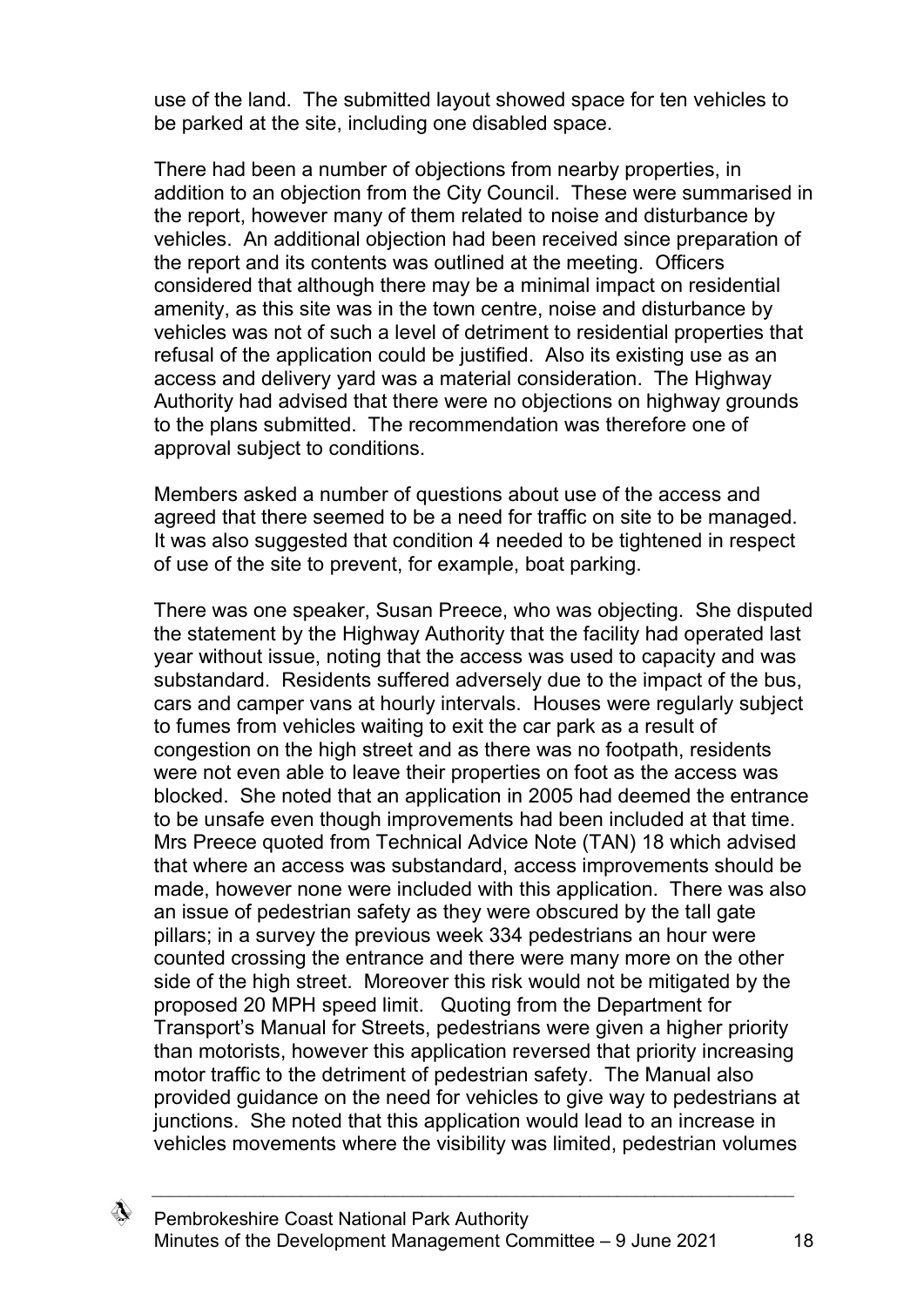were high and the pavement narrow. She concluded that pending consideration of the application, the applicant had operated the park and ride with visitors parking at the nearby pubic car park which had no adverse impacts on residents or pedestrian safety. She did not consider that there was anything to commend the application and urged the Committee to reject it.

The Director of Planning and Park Direction advised that the Authority had been working for several years with the City Council and stakeholders in St Davids to find a solution to the problem of parking at St Justinians, and a park and ride solution had been promoted. One of the operators had therefore put forward the alternative that was before the Committee for consideration. In response to concerns, an additional condition in respect of traffic management on the site could be considered, to include details of pick-up points and timing of vehicles arriving and leaving to address congestion issues.

While supporting the principle of a park and ride scheme, a number of Members expressed concern at the application, due to the location of the parking, however subject to inclusion of a traffic management condition and an amendment to condition 4 to require the parking area to be for boat trip uses only, approval was moved and seconded. It was requested that the traffic management plan should also include signage for vehicles to give way to pedestrians at the entrance.

**DECISION: That the application be approved subject to conditions relating to the timing of the development, accordance with plans, marking out of the spaces, traffic management plan and use as parking for boat trips only.**

(g) REFERENCE: NP/21/0060/FUL APPLICANT: Mr & Mrs Saber PROPOSAL: Replacement dwelling LOCATION: Morwennau, Poppit, Cardigan, Pembrokeshire, SA43 3LP

Members were reminded that this application had been considered at the previous meeting of the Committee when it had been deferred to allow for a site inspection (Minute 3 refers). The site consisted of a single storey dwelling of a prefab asbestos construction and featured two bedrooms and two reception rooms. The current proposal featured four bedrooms at ground floor level and an upstairs kitchen and dining/living area. It was proposed to lower the levels of the existing dwelling to allow for an additional floor.

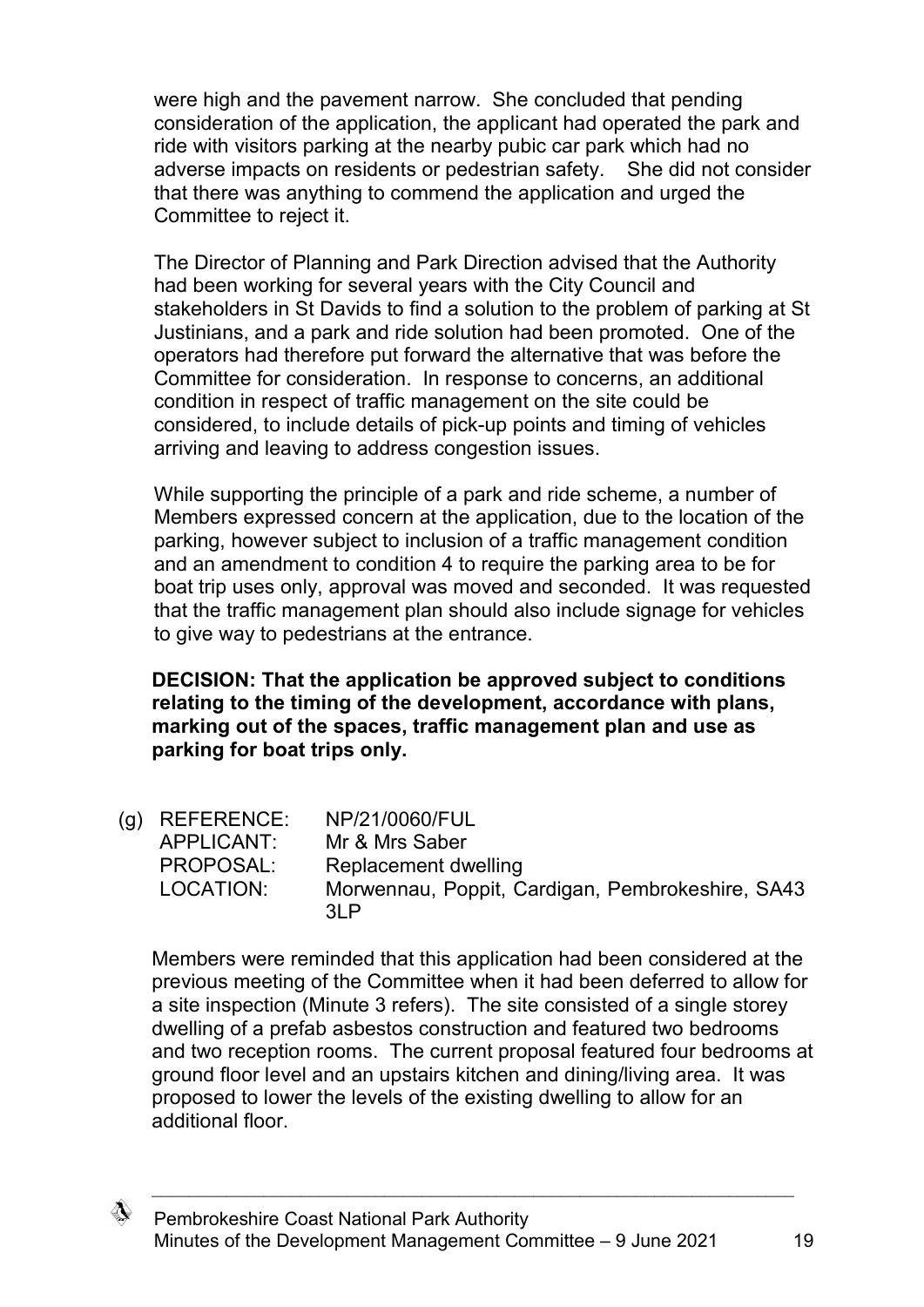Objections had been received regarding overlooking from the proposed dormer style window to the south east elevation, however officers considered that the increase in overlooking was not sufficient to refuse the application due to the distance of 46m between the properties. The application was considered to comply with all relevant Local Development Plan 2 policies, and was therefore recommended for approval subject to conditions.

**DECISION: That the application be approved subject to conditions relating to timing of the application, accordance with plans and documents, removal of permitted development rights, sample of materials, ground floor levels and light mitigation strategy.**

| (h) REFERENCE:<br>APPLICANT: | NP/21/0102/FUL<br>Ms Teresa Bowen                                                      |
|------------------------------|----------------------------------------------------------------------------------------|
|                              |                                                                                        |
| PROPOSAL:                    | Demolition of existing residential dwelling house and                                  |
|                              | garage. Construction of new residential dwelling<br>house and garage                   |
| LOCATION:                    | Ringstone, Haroldstone Hill, Broad<br>Haven,<br>Haverfordwest, Pembrokeshire, SA62 3JP |
|                              |                                                                                        |

It was reported that the existing dwelling was a 4 bed dormer bungalow built in 1974 that had been substantially extended and modified since its original construction. It was immediately adjacent to a set of four linked dwellings to the west.

The replacement dwelling was proposed as a six bedroom house and it deliberately echoed the style of the original 1970s bungalow but with large sections of flat roof and only a small pitched roof area. In this respect, the design did not comply with Policy 29 of LDP2 which required local distinctiveness and place to be taken into account. Given the immediate setting of traditionally scaled pitched roof dwellings surrounding the property, the proposal was considered to be out of character with its surroundings. It was also likely to have a dominating impact on the adjacent complex of linked buildings as well as on Upper Lodge, a nearby characterful and important historic building which positively contributed to the landscape of the National Park.

In addition third party representations had been received which raised concerns over privacy and amenity and officers considered that on the basis of considerable uncertainty over the potential for overlooking and detriment to privacy, the application could not be supported.

There were two speakers on this application, however before inviting them to speak, the Chair advised that he understood that a proposal

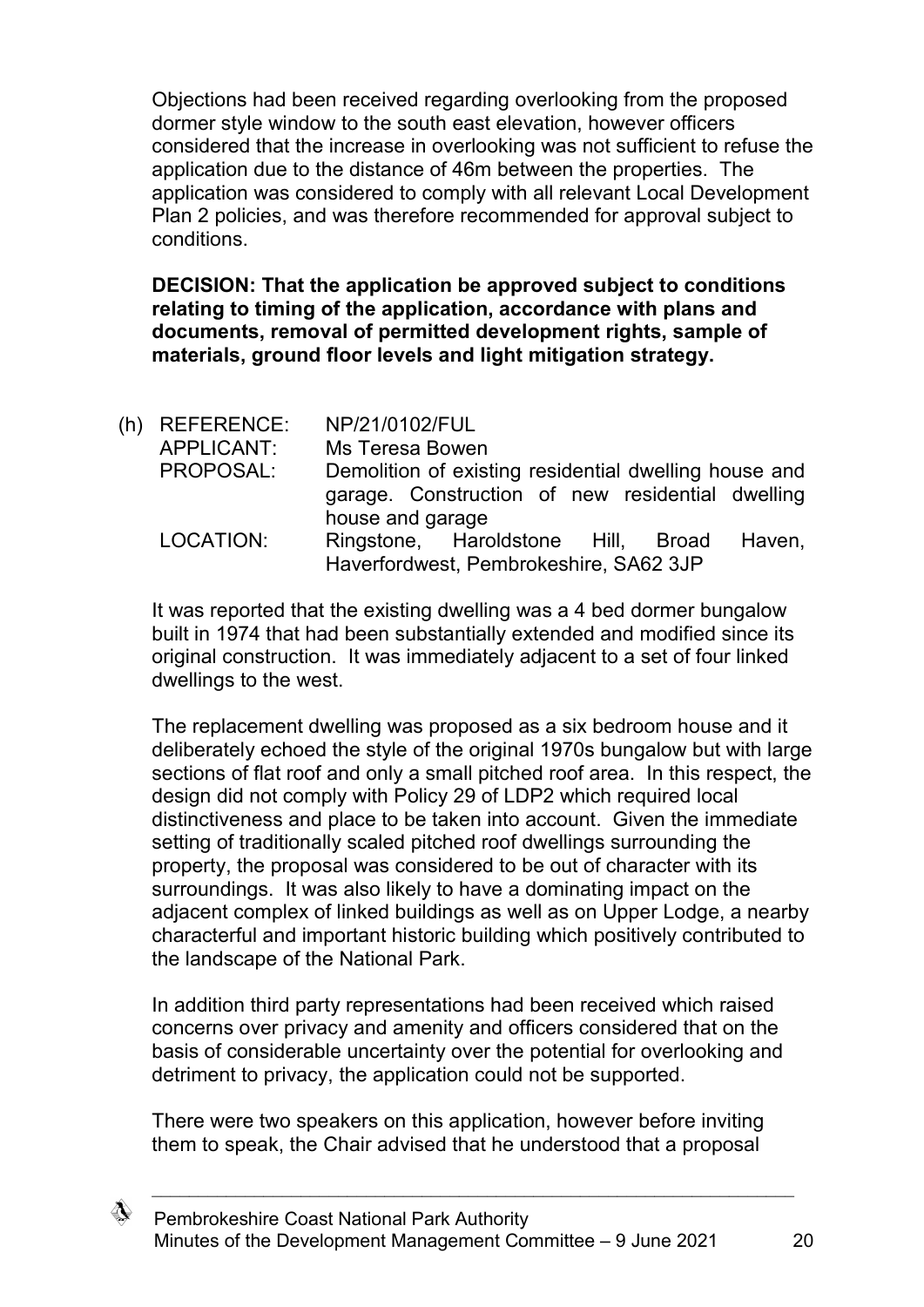would be made for the application to be deferred in order for a site visit to take place. Under the current rules, a speaker could speak on only one occasion, so the objector, Mr Gardner, was asked whether he wished to address the Committee before a vote was taken on a site visit, or whether he wished to defer his right to speak until the application came back to the next meeting of the Committee should that vote be successful.

Mr Gardner advised that he agreed that a site inspection would be helpful and agreed he would await the outcome of the vote so that he could speak prior to a decision being taken on the application.

## **DECISION: That the application be deferred and a site visit undertaken.**

| $(i)$ REFERENCE: | NP/21/0110/FUL                                   |
|------------------|--------------------------------------------------|
| APPLICANT:       | Mr Andrew Hebard                                 |
| PROPOSAL:        | <b>Replacement Dwelling</b>                      |
| LOCATION:        | Pen-castell, Moylegrove, Pembrokeshire, SA43 3BU |
|                  |                                                  |

It was reported that the existing 3 bedroom dwelling lay above Ceibwr beach on the cliffs to the north west of Moylegrove. The coastal path ran alongside the property and the site was in an exceedingly prominent location in the National Park. Historically, the property was believed to have been a coastguard property, however it had been over extended and modernised in recent years.

The application had been significantly revised since its first submission. and now proposed a replacement dwelling with three bedrooms at ground floor level and a further two bedrooms at first floor level. The roof would be arranged in three different forms, the highest two storey section with zinc cladding, a lower slate roof and then a flat grassed roof with a buttressed chimney.

Officers considered that the scale and design proposed did not accord with Authority's policies and the proposed replacement dwelling failed to enhance the natural landscape and was likely to cause significant visual intrusion. The recommendation was one of refusal.

It was reported at the meeting that there was a risk of land instability at this location and a professional assessment was awaited.

A proposal was made and seconded that the application be deferred in order for a site inspection to take place so that Members could see how sensitive the site was.

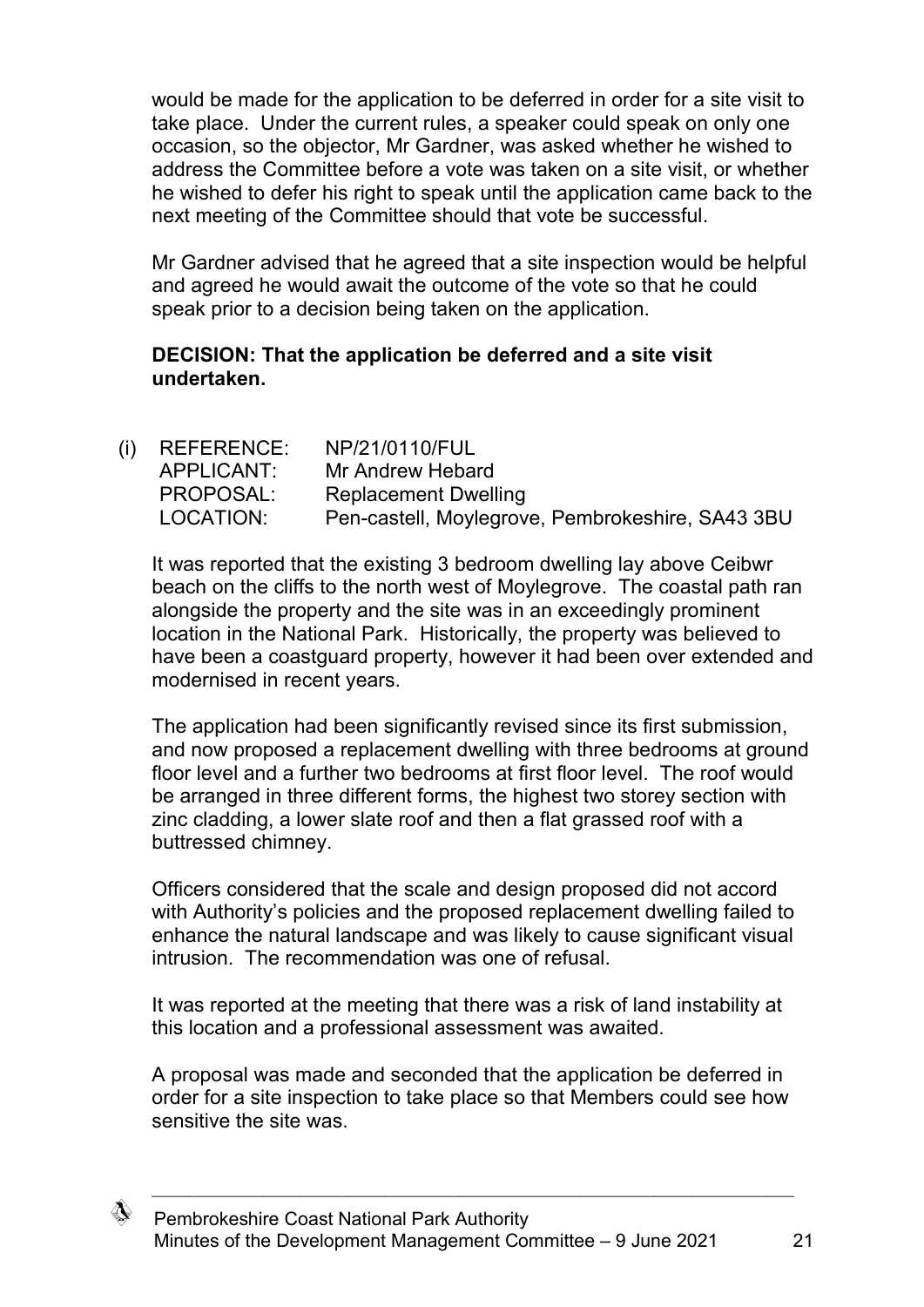**DECISION: That the application be deferred and a site visit undertaken.**

(j) REFERENCE: NP/21/0130/FUL APPLICANT: Mr Andrew and Mrs Caroline Cooklsey PROPOSAL: Demolition of existing property & garage & replacement with new dwelling & garage including drainage & landscaping works. Permission for existing outbuilding LOCATION: Rhigian, Dinas Cross, Newport, Pembrokeshire, SA42 0SS

Members were reminded that a previous application for alterations and extensions to the existing property on this site (NP/20/0325/FUL) had been approved by the Committee in October 2020. However the applicants had since concluded that the element of the property to be retained could not be adequately damp-proofed, and the current application sought to demolish and reconstruct the existing stone walls that were to be have been retained. All other details remained the same.

Newport Town Council had recommended refusal of the application, and it was for this reason that the application was before the Committee. However the officer recommendation was that, notwithstanding the concerns of the Town Council, the proposed dwelling complied with all relevant local and national policies and was recommended for approval subject to conditions.

In response to a question, the officer confirmed that the previous approval constituted a strong fall-back position, particularly as some of the conditions had already been discharged. While not objecting to the rebuilding of the walls, the Member highlighted the increased importance of condition 7 in establishing levels at the property.

**DECISION: That the application be approved subject to conditions relating to the timing of the development, accordance with plans and documents, landscaping, finishes, removal of permitted development rights, lighting, ground levels and arboricultural method statement.**

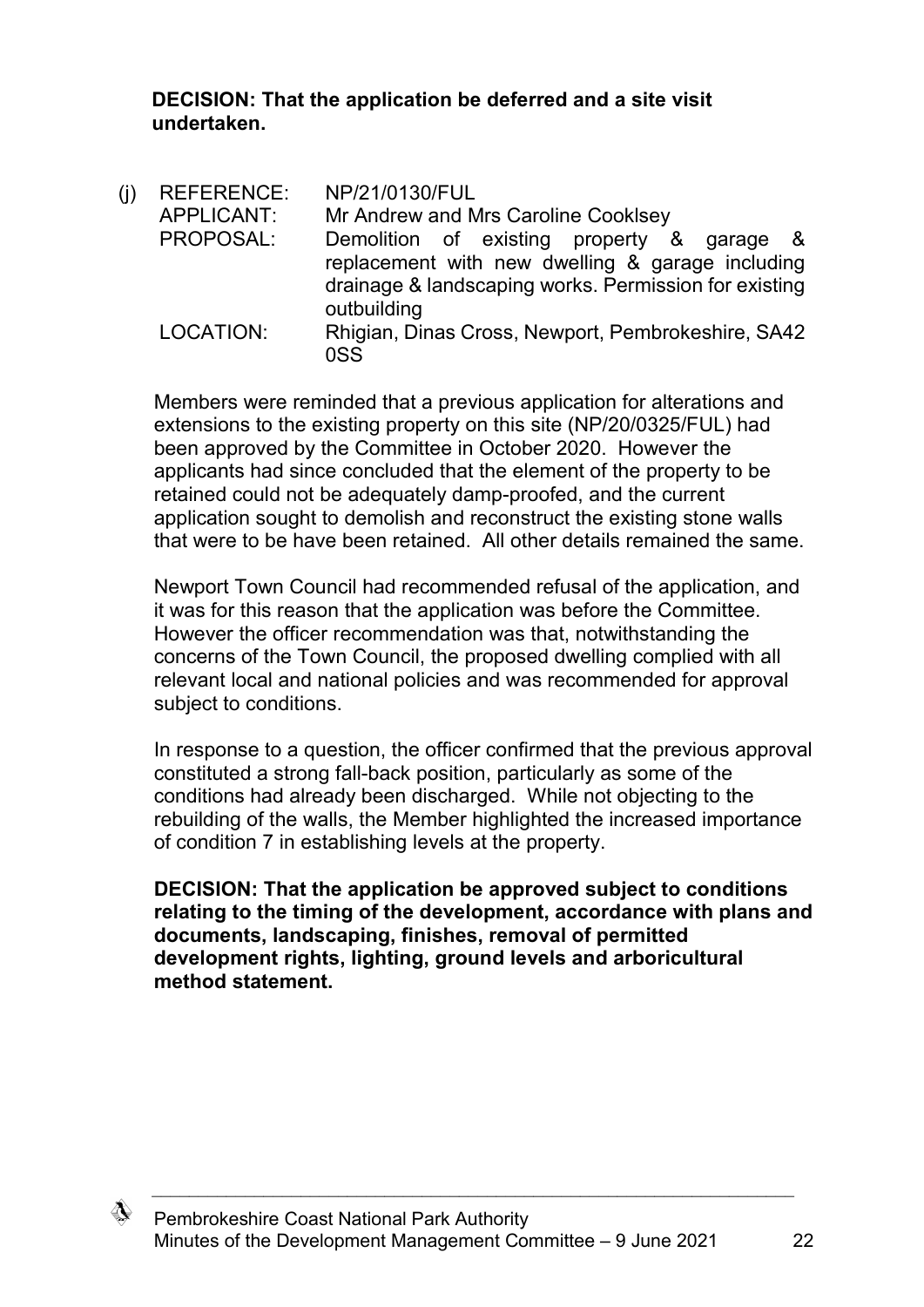(k) REFERENCE: NP/21/0177/FUL APPLICANT: Mr R Atkins PROPOSAL: Addition of a single storey side extension over existing driveway and provision of additional parking space to front of property LOCATION: 7, Green Meadow Close, Marloes, Haverfordwest, Pembrokeshire, SA62 3AF

This application was withdrawn from the agenda of the meeting.

## **NOTED.**

[Mrs J James tendered her apologies and left the meeting during consideration of the following application]

(l) REFERENCE: NP/21/0215/FUL APPLICANT: Ms Ruth Birt-Llewellin PROPOSAL: Proposed conversion and extension of the existing barn into a three bedroom dwelling. Removal of the existing residential static caravan. Relocation of existing hay barn and replacement with a stable LOCATION: Bower Farm, Broad Haven, Haverfordwest, Pembrokeshire, SA62 3TY

It was reported that the application sought to convert and extend the existing stone barn with a first floor pitched roof extension. An earlier application in 2020 had been withdrawn as it could not be supported on design grounds, and while the current application had revised the roof shape the scale of the conversion had not been reduced.

The site was outside of any centre defined in Local Development Plan 2 and while conversion of the building was permitted under Policies 7 and 48 subject to payment of a commuted sum (a unilateral agreement had been received in this regard), replacement of the barn structure with a new build dwelling would not be supported.

Officers considered that the design of the current scheme was not sensitive or sympathetic to the traditional building being converted and did not conserve or enhance the special qualities of the National Park. It could not therefore be supported and the recommendation was one of refusal.

The applicant had indicated her intention to speak on this application. She was advised that a motion to defer the application in order to carry out a site inspection would be proposed and she was given the option of